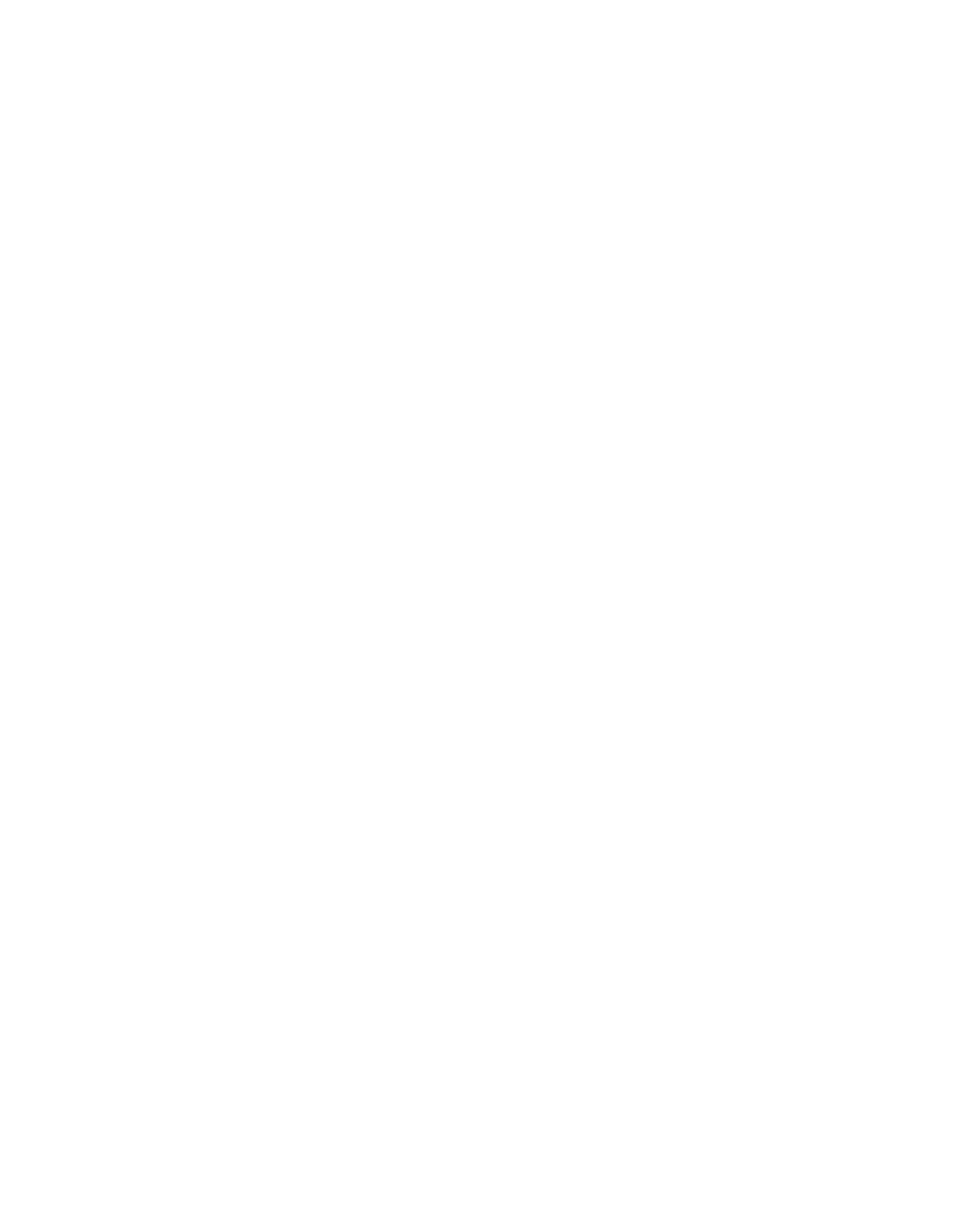# **Contents**

| How to send comments about documentation and receive update |
|-------------------------------------------------------------|
|                                                             |
|                                                             |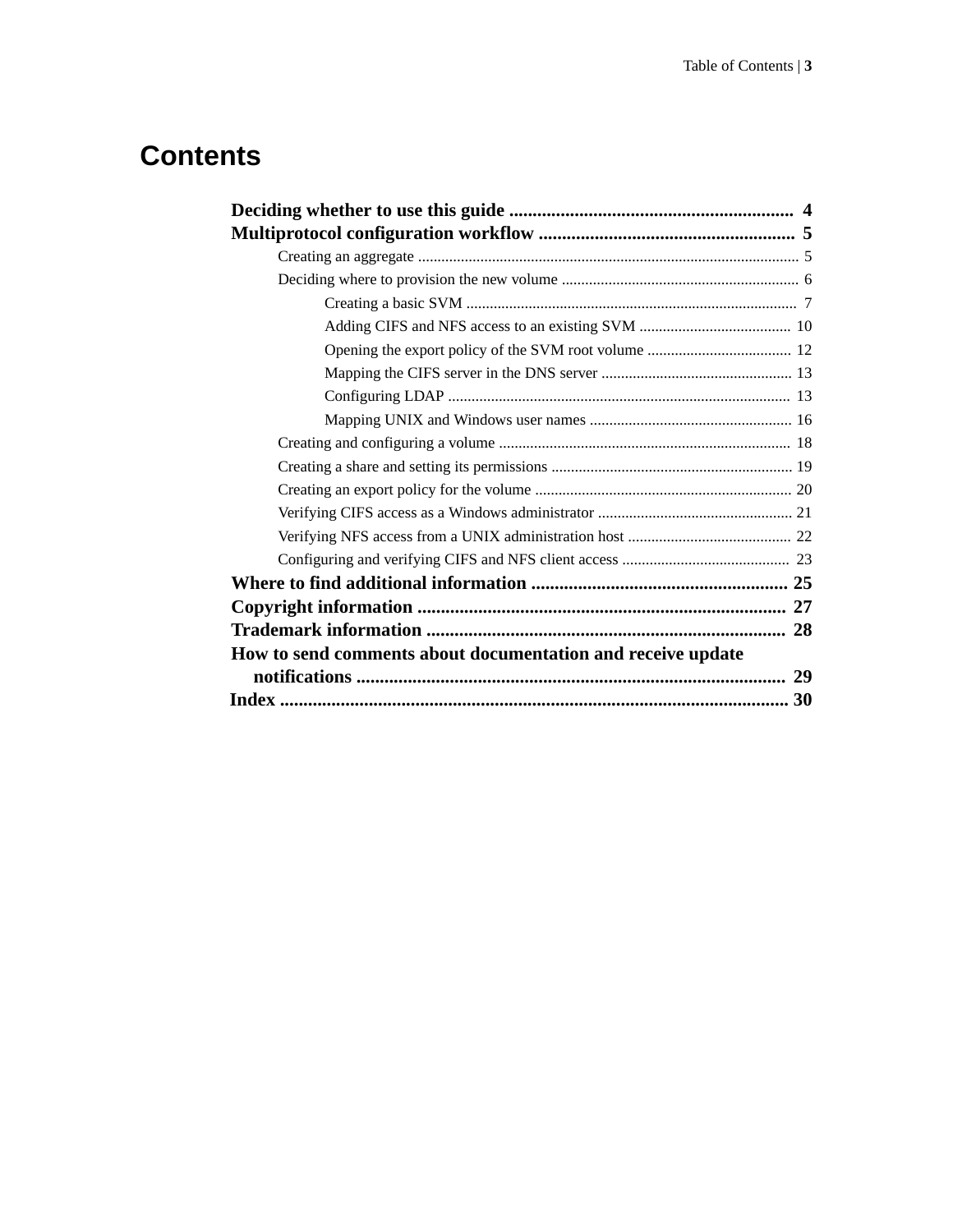# <span id="page-3-0"></span>**Deciding whether to use this guide**

This guide describes how to quickly set up both CIFS/SMB and NFS access to a new volume on either a new or existing Storage Virtual Machine (SVM).

You should use this guide if you want to configure access to a volume in the following way:

- NFS access will be via NFSv3, not NFSv4 or NFSv4.1.
- You want to use best practices, not explore every available option.
- You do not want to read a lot of conceptual background.
- You want to use OnCommand System Manager, not the Data ONTAP command-line interface or an automated scripting tool.
- You want to create FlexVol volumes, not Infinite Volumes.
- LDAP, if used, is provided by Active Directory.

If this guide is not suitable for your situation, you should see the following documentation instead:

- [Clustered Data ONTAP 8.3 File Access Management Guide for NFS](https://library.netapp.com/ecm/ecm_download_file/ECMP1610208)
- [Clustered Data ONTAP 8.3 File Access Management Guide for CIFS](https://library.netapp.com/ecm/ecm_download_file/ECMP1610207)
- [Clustered Data ONTAP 8.3 Network Management Guide](https://library.netapp.com/ecm/ecm_download_file/ECMP1636021)
- [NetApp Technical Report 4067: Clustered Data ONTAP Best Practice and NFS Implementation](http://www.netapp.com/us/media/tr-4067.pdf) **[Guide](http://www.netapp.com/us/media/tr-4067.pdf)**
- [NetApp Technical Report 4073: Secure Unified Authentication with NetApp Storage Systems:](http://www.netapp.com/us/media/tr-4073.pdf) [Kerberos, NFSv4, and LDAP for User Authentication over NFS \(with a Focus on Clustered Data](http://www.netapp.com/us/media/tr-4073.pdf) [ONTAP\)](http://www.netapp.com/us/media/tr-4073.pdf)
- [NetApp Technical Report 3580: NFSv4 Enhancements and Best Practices Guide: Data ONTAP](http://www.netapp.com/us/media/tr-3580.pdf) **[Implementation](http://www.netapp.com/us/media/tr-3580.pdf)**
- [NetApp Technical Report 4379: Name Services Best Practice Guide Clustered Data ONTAP](http://www.netapp.com/us/media/tr-4379.pdf)
- [NetApp Documentation: OnCommand Workflow Automation \(current releases\)](http://mysupport.netapp.com/documentation/productlibrary/index.html?productID=61550) OnCommand Workflow Automation enables you to run prepackaged workflows that automate management tasks such as the workflows described in Express Guides.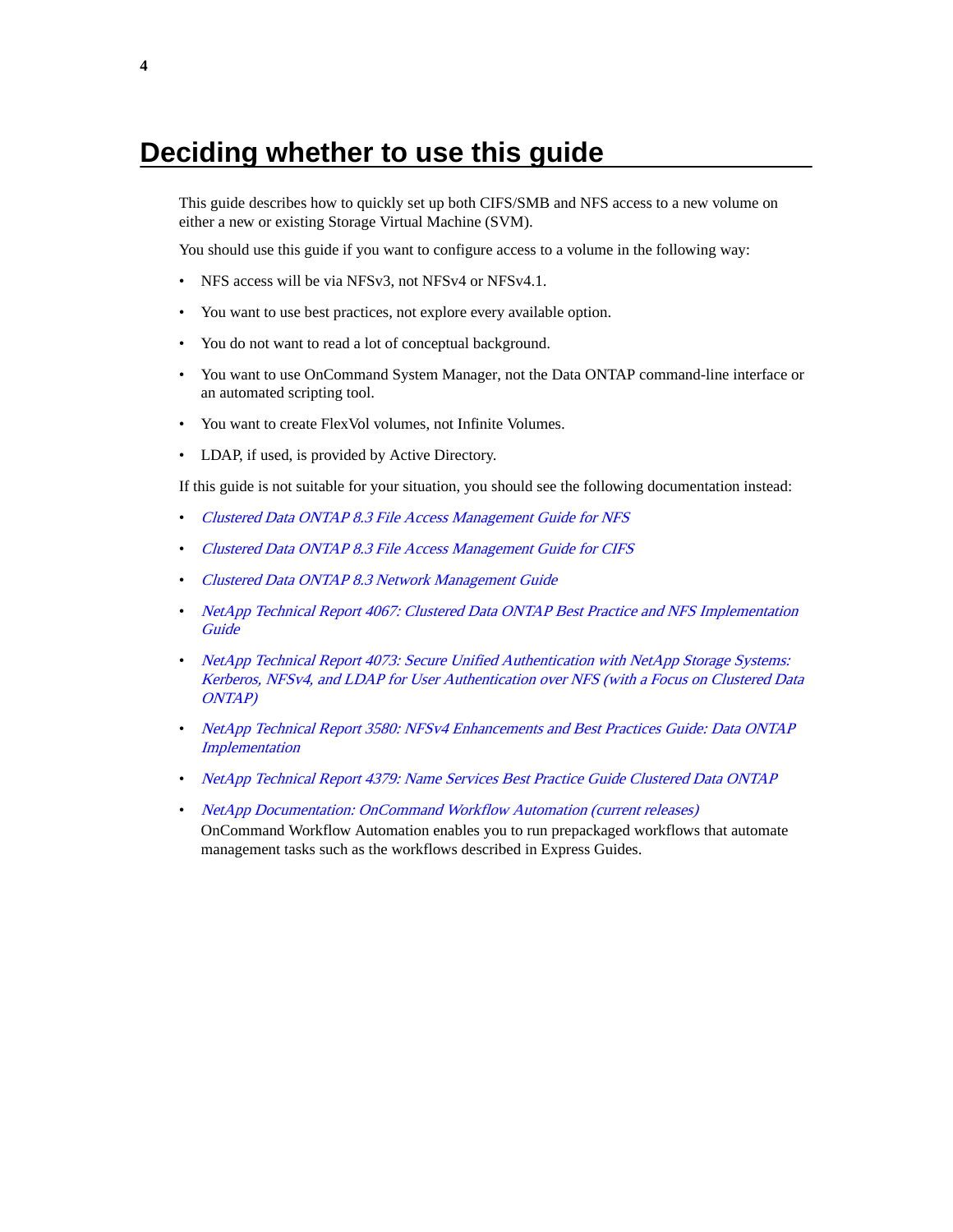# <span id="page-4-0"></span>**Multiprotocol configuration workflow**

Configuring both CIFS/SMB and NFS involves optionally creating an aggregate; optionally creating a new SVM or configuring an existing one; creating a volume, share, and export; and verifying access from UNIX and Windows administration hosts. You can then open access to CIFS and NFS clients.



# **Creating an aggregate**

If you do not want to use an existing aggregate, you can create a new aggregate to provide physical storage to the volume you are provisioning.

#### **About this task**

If you have an existing aggregate that you want to use for the new volume, you can skip this procedure.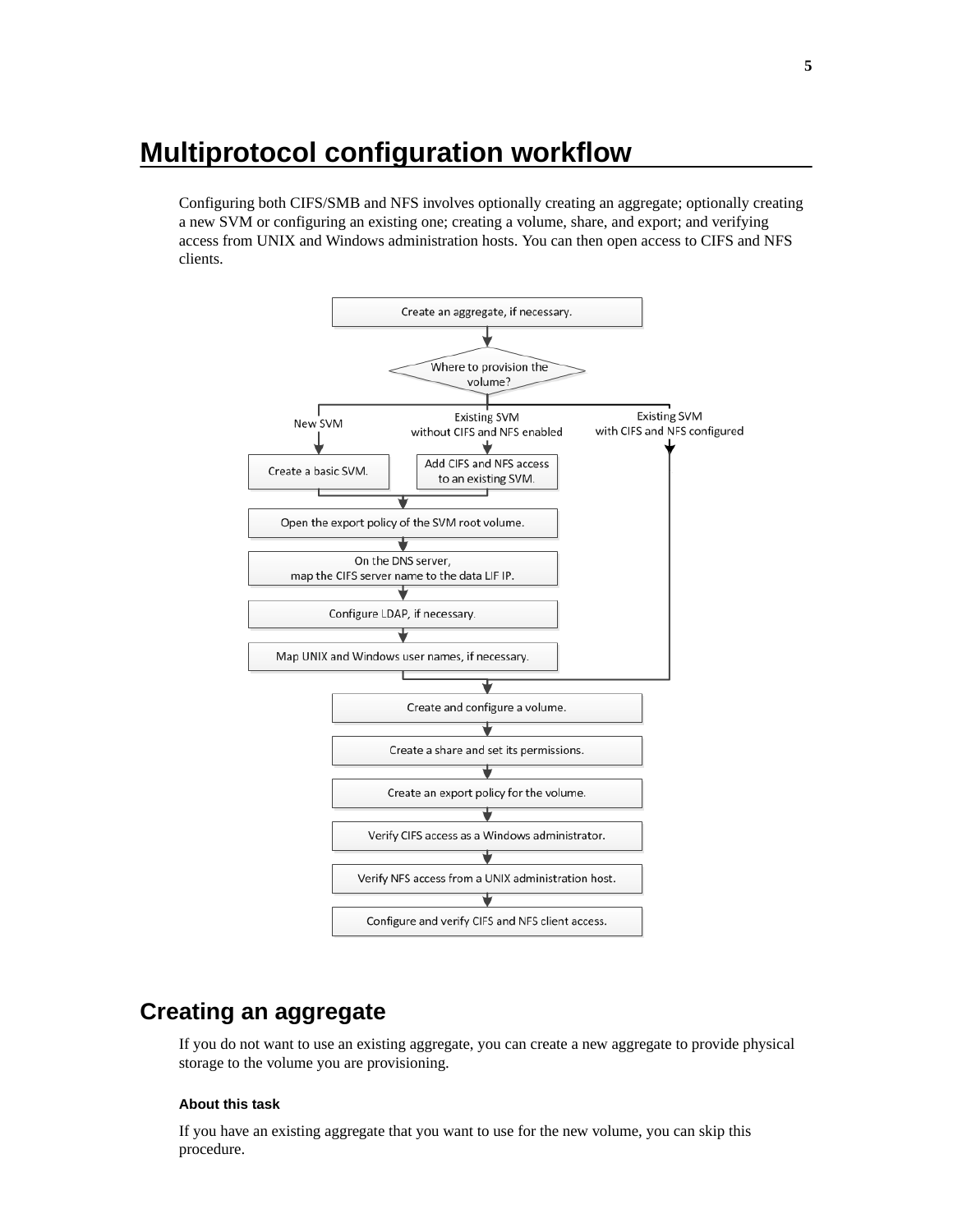#### <span id="page-5-0"></span>**Steps**

- **1.** Enter the URL **https://IP-address-of-cluster-management-LIF** in a web browser and log in to System Manager using your cluster administrator credential.
- **2.** In the navigation pane, expand the **Cluster** hierarchy and click **Storage > Aggregates**.
- **3.** Click **Create**.
- **4.** Follow the instructions on the screen to create the aggregate using the default RAID-DP configuration, and then click **Create**.

| <b>Create Aggregate</b>    |                                                                              |               |
|----------------------------|------------------------------------------------------------------------------|---------------|
|                            | To create an aggregate, select a disk type then specify the number of disks. |               |
| Name:                      | aggr2                                                                        |               |
| Disk Type:                 | <b>SAS</b>                                                                   | <b>Browse</b> |
| Number of Disks:           | ÷<br>Max: 8 (excluding 1 hot spare), min: 5 for RAID-DP<br>8                 |               |
| <b>RAID Configuration:</b> | RAID-DP; RAID group size of 16 disks                                         | Change        |
| New Usable Capacity:       | 4.968 TB (Estimated)                                                         |               |

#### **Result**

The aggregate is created with the specified configuration and added to the list of aggregates in the Aggregates window.

## **Deciding where to provision the new volume**

Before you create a new multiprotocol volume, you must decide whether to place the volume in an existing Storage Virtual Machine (SVM), and, if so, how much configuration the SVM requires. This decision determines your workflow.

#### **Choices**

• If you want a new SVM, see *[Creating a basic SVM](#page-6-0)* on page 7.

You must choose this option if CIFS and NFS are not already enabled on an existing SVM.

• If you want to provision a volume on an existing SVM that has both CIFS and NFS enabled but not configured, see *[Adding CIFS and NFS access to an existing SVM](#page-9-0)* on page 10 and all subsequent steps.

You should choose this option if you created the SVM for SAN access by using the relevant Express Guide.

• If you want to provision a volume on an existing SVM that is fully configured for CIFS and NFS multiprotocol access, you can skip several steps and go directly to *[Creating and configuring a](#page-17-0)* [volume](#page-17-0) on page 18.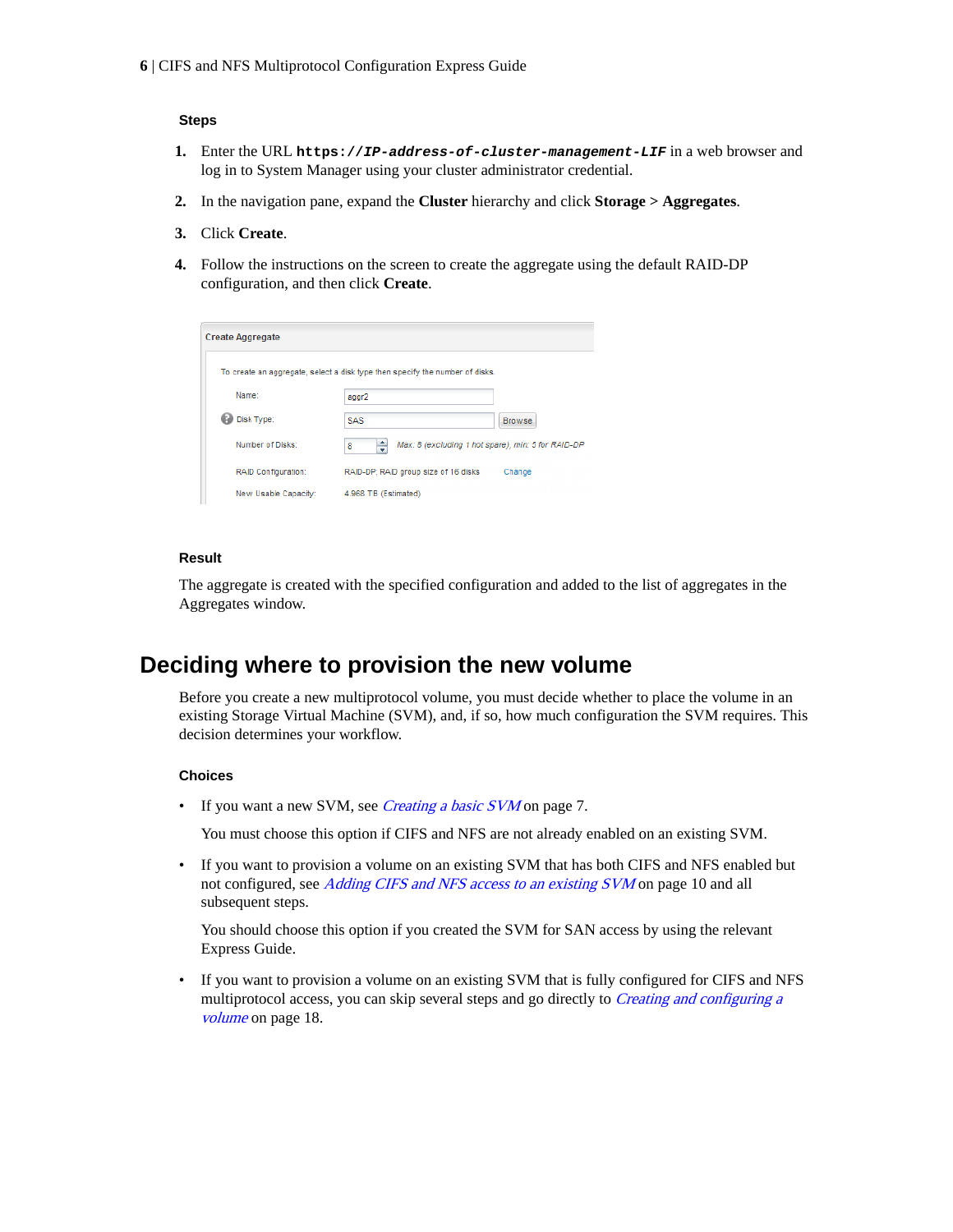## <span id="page-6-0"></span>**Creating a basic SVM**

You can use a wizard that guides you through the process of creating a new SVM, configuring DNS, creating a data LIF, configuring a CIFS server, enabling NFS, and optionally configuring NIS.

#### **Before you begin**

- Your network must be configured and the relevant physical ports must be connected to the network.
- You must know which of the following networking components the SVM will use:
	- IPspace, if the network has more than one IPspace You cannot change the IPspace after the SVM is created.
	- Node and the specific port on that node where the data logical interface (LIF) will be created
	- The subnet from which the data LIF's IP address will be provisioned, and optionally the specific IP address you want to assign to the data LIF
	- Active Directory (AD) domain that this SVM will join, along with the credentials required to add the SVM to it
	- NIS information, if your site uses NIS for name services or name mapping
- The subnet must be routable to all external servers required for services such as NIS, LDAP, AD, and DNS.
- Any external firewalls must be appropriately configured to allow access to network services.
- The time on the AD domain controllers, clients, and SVM must be synchronized to within five minutes of each other.

#### **About this task**

When you are creating an SVM for multiprotocol access, you should not use the provisioning sections of the Storage Virtual Machine (SVM) Setup window, which creates two volumes—not a single volume with multiprotocol access. You can provision the volume later in the workflow.

#### **Steps**

- **1.** Expand the **Storage Virtual Machines** hierarchy in the left navigation pane, and then click **Create**.
- **2.** In the **Storage Virtual Machine (SVM) Setup** window, create the SVM:
	- a. Specify a unique name for the SVM.

The name must either be a fully qualified domain name (FQDN) or follow another convention that ensures unique names across a cluster.

b. Select the IPspace to which the SVM will belong.

If the cluster does not use multiple IPspaces, the Default IPspace is used.

- c. Select all the protocols that you have licenses for and that you will eventually use on the SVM, even if you do not want to configure all the protocols immediately.
- d. Keep the default language setting, C.UTF-8.
- e. Optional: Ensure that the security style is set to your preference.

Selecting the CIFS protocol sets the security style to NTFS by default.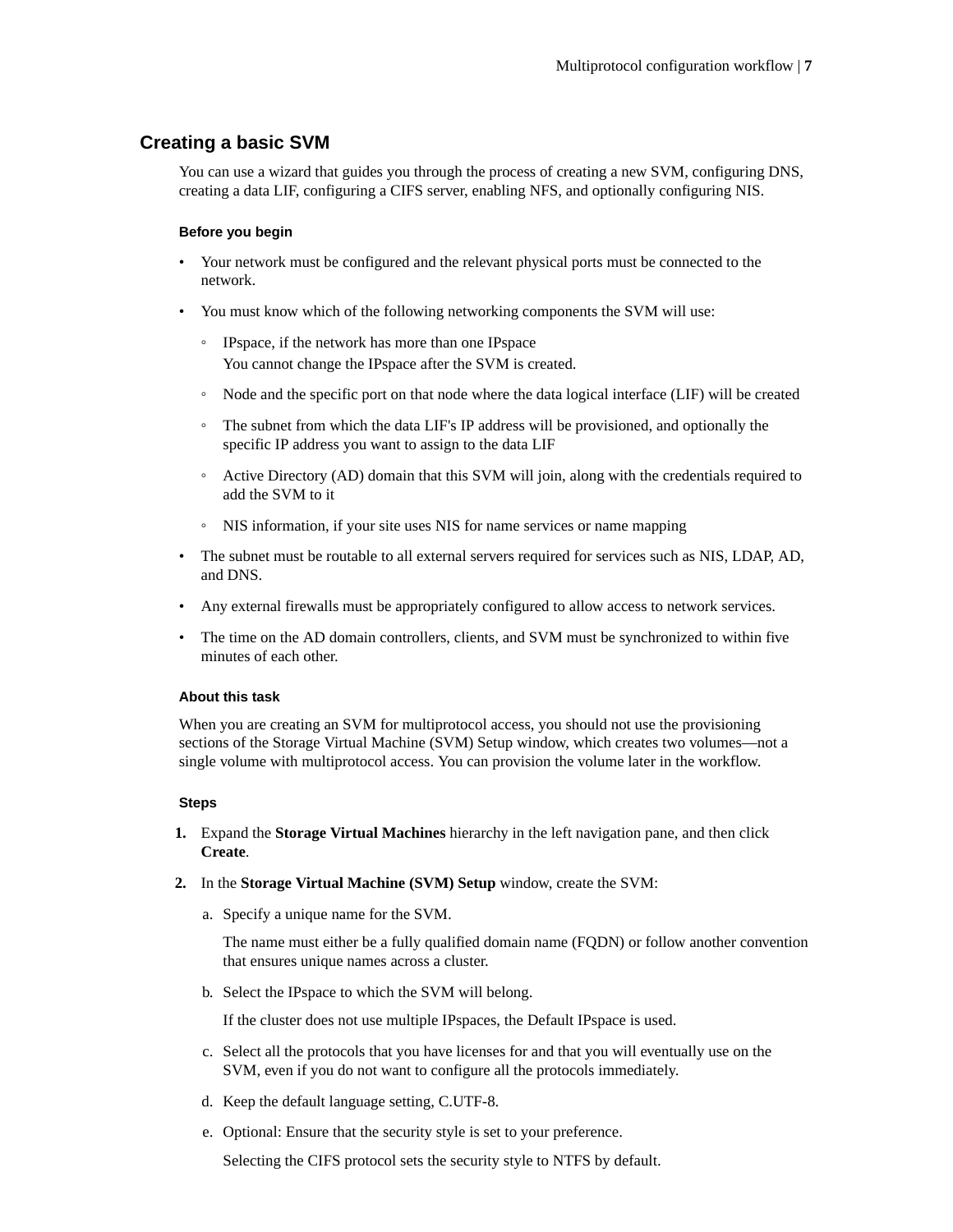f. Optional: Select the root aggregate to contain the SVM root volume.

The aggregate that you select for the root volume does not determine the location of the data volume. The aggregate for the data volume is selected separately in a later step.

#### **SVM Details**

| ? Specify a unique name and the data protocols for the SVM<br>SVM Name:<br>vs0.example.com<br><b>IPspace:</b><br>Default<br>$\checkmark$<br>Volume Type:<br>● FlexVol volumes<br>Infinite Volume<br>An SVM can contain either multiple FlexVol volumes or a single Infinite Volume.<br>You cannot change the volume type of the SVM after you set it.<br>V CIFS V NFS V ISCSI V FC/FCoE<br>Data Protocols:<br>Default Language: C.UTF-8 [c.utf_8]<br>v<br>The language of the SVM determines the character set used to display the file names and<br>data for all NAS volumes in the SVM. Therefore, you must set the language with correct value.<br>Security Style:<br><b>NTFS</b><br>v<br>v<br>Root Aggregate:<br>aggr2 |  |  |
|----------------------------------------------------------------------------------------------------------------------------------------------------------------------------------------------------------------------------------------------------------------------------------------------------------------------------------------------------------------------------------------------------------------------------------------------------------------------------------------------------------------------------------------------------------------------------------------------------------------------------------------------------------------------------------------------------------------------------|--|--|
|                                                                                                                                                                                                                                                                                                                                                                                                                                                                                                                                                                                                                                                                                                                            |  |  |
|                                                                                                                                                                                                                                                                                                                                                                                                                                                                                                                                                                                                                                                                                                                            |  |  |
|                                                                                                                                                                                                                                                                                                                                                                                                                                                                                                                                                                                                                                                                                                                            |  |  |
|                                                                                                                                                                                                                                                                                                                                                                                                                                                                                                                                                                                                                                                                                                                            |  |  |
|                                                                                                                                                                                                                                                                                                                                                                                                                                                                                                                                                                                                                                                                                                                            |  |  |
|                                                                                                                                                                                                                                                                                                                                                                                                                                                                                                                                                                                                                                                                                                                            |  |  |
|                                                                                                                                                                                                                                                                                                                                                                                                                                                                                                                                                                                                                                                                                                                            |  |  |
|                                                                                                                                                                                                                                                                                                                                                                                                                                                                                                                                                                                                                                                                                                                            |  |  |
|                                                                                                                                                                                                                                                                                                                                                                                                                                                                                                                                                                                                                                                                                                                            |  |  |
|                                                                                                                                                                                                                                                                                                                                                                                                                                                                                                                                                                                                                                                                                                                            |  |  |
|                                                                                                                                                                                                                                                                                                                                                                                                                                                                                                                                                                                                                                                                                                                            |  |  |
|                                                                                                                                                                                                                                                                                                                                                                                                                                                                                                                                                                                                                                                                                                                            |  |  |

g. Optional: In the **DNS Configuration** area, ensure that the default DNS search domain and name servers are the ones that you want to use for this SVM.

|     |                 | Specify the DNS domain and name servers. DNS details are required to configure CIFS protocol. |
|-----|-----------------|-----------------------------------------------------------------------------------------------|
| (2) | Search Domains: | example.com                                                                                   |
| 2   | Name Servers:   | 192.0.2.145,192.0.2.146,192.0.2.147                                                           |

#### h. Click **Submit & Continue**.

The SVM is created, but protocols are not yet configured.

- **3.** In the **Data LIF Configuration** section of the **Configure CIFS/NFS protocol** page, specify the details of the LIF that clients will use to access data:
	- a. Assign an IP address to the LIF automatically from a subnet you specify or manually enter the address.
	- b. Click **Browse** and select a node and port that will be associated with the LIF.

|         | ▲ Data LIF Configuration                                                                       |         |
|---------|------------------------------------------------------------------------------------------------|---------|
|         | V Retain the CIFS data LIF's configuration for NFS clients.<br>Data Interface details for CIES |         |
| Subnet: | subnet1                                                                                        | w       |
|         | Auto-select the IP address from this subnet<br>Use a specific IP address:                      |         |
| Port:   | cluster1-01:e0d                                                                                | Browse. |

**4.** In the **CIFS Server Configuration** section, define the CIFS server and configure it to access the AD domain: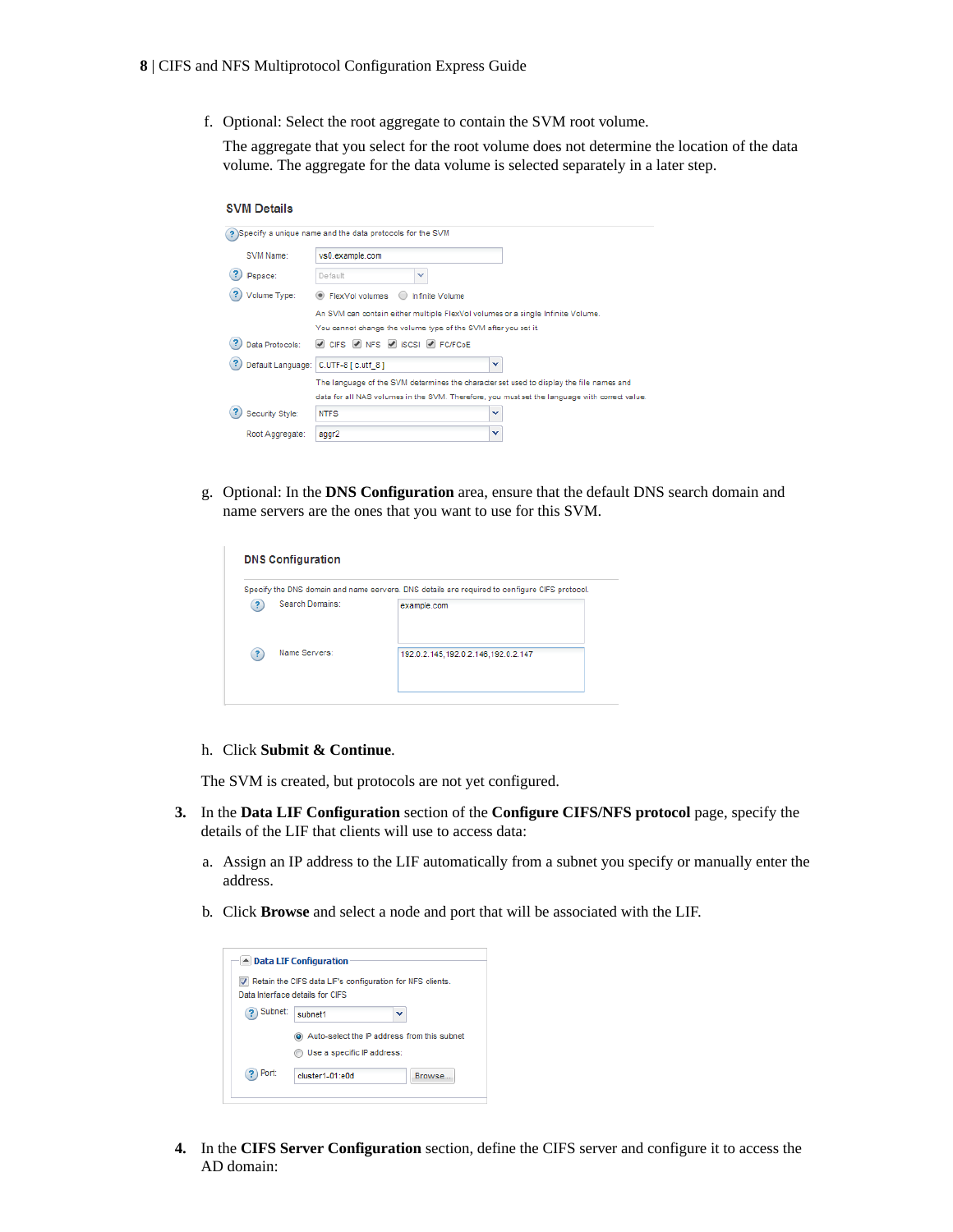- a. Specify a name for the CIFS server that is unique in the AD domain.
- b. Specify the FQDN of the AD domain that the CIFS server can join.
- c. If you want to associate an organizational unit (OU) within the AD domain other than CN=Computers, enter the OU.
- d. Specify the name and password of an administrative account that has sufficient privileges to add the CIFS server to the OU.

| $\triangle$ CIFS Server Configuration |                       |
|---------------------------------------|-----------------------|
| CIES Server Name:                     | vs0.example.com       |
| Active Directory:                     | ALITH SEC EXAMPLE COM |
| Organizational Unit:                  | CN=Computers          |
| Administrator Name:                   | adadmin               |
| Administrator Password:               |                       |

- **5.** Skip the **Provision a volume for CIFS Storage** area, because it provisions a volume for only CIFS access—not for multiprotocol access.
- **6.** If the **NIS Configuration** area is collapsed, expand it.
- **7.** If your site uses NIS for name services or name mapping, specify the domain and IP addresses of the NIS servers.

|                 | $ \sim$ NIS Configuration (Optional)                    |   |
|-----------------|---------------------------------------------------------|---|
|                 | Configure NIS domain on the SVM to authorize NFS users. |   |
| Domain Name(s): | example.com                                             | 业 |
| IP Address(es): | 192.0.2.145.192.0.2.146.192.0.2.147                     | ▲ |
|                 |                                                         |   |

- **8.** Skip the **Provision a volume for NFS Storage** area, because it provisions a volume for NFS access only—not for multiprotocol access.
- **9.** Click **Submit & Continue**.

The following objects are created:

- A data LIF named after the SVM with the suffix "\_cifs\_nfs\_lif1"
- A CIFS server that is part of the AD domain
- An NFS server
- **10.** For all other protocol configuration pages that are displayed, click **Skip** and configure the protocol later.
- **11.** When the **SVM Administration** page is displayed, configure or defer configuring a separate administrator for this SVM:
	- Click **Skip** and configure an administrator later if required.
	- Enter the requested information and then click **Submit & Continue**.
- **12.** Review the **Summary** page, record any information you might require later and then click **OK**.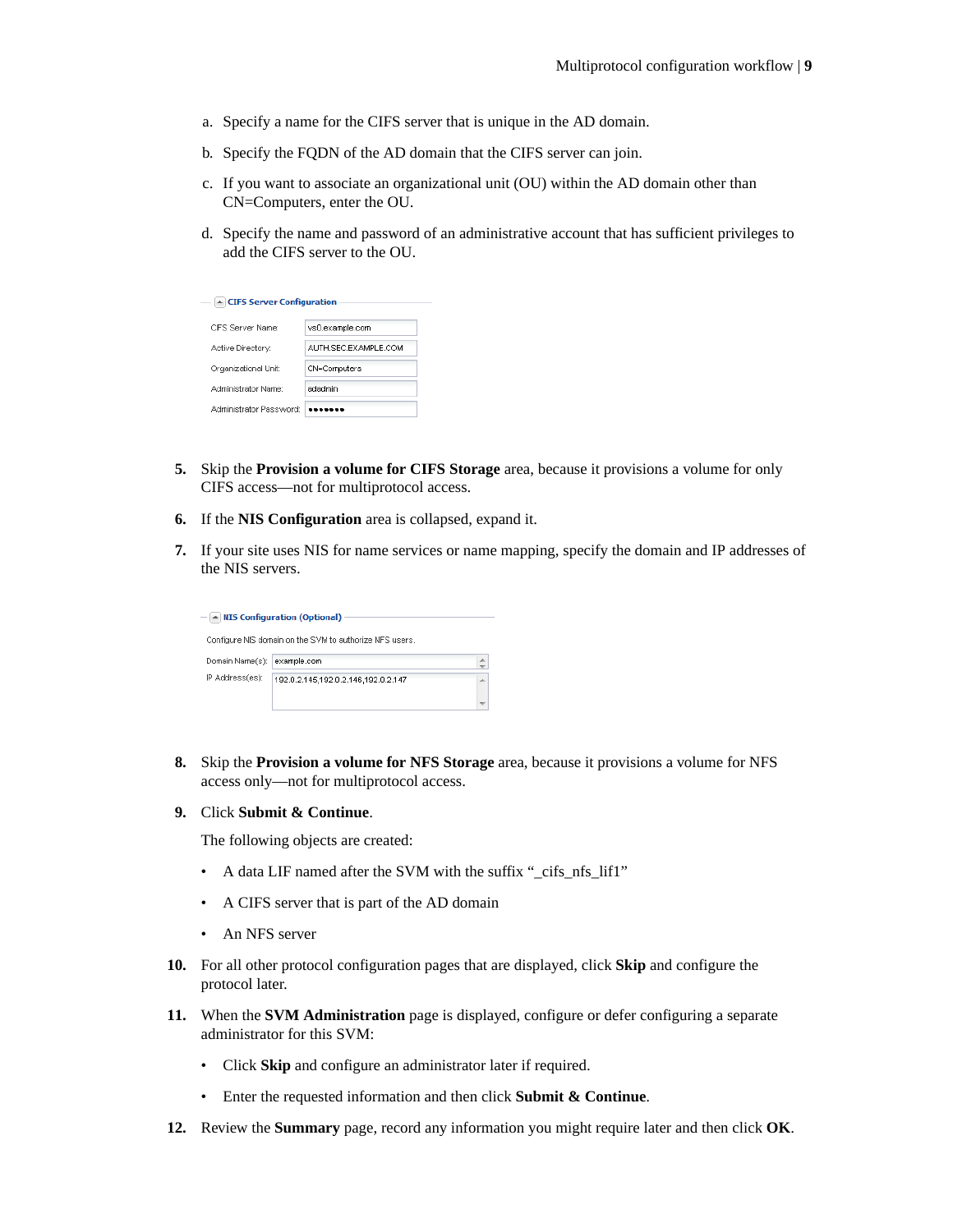<span id="page-9-0"></span>The DNS administrator needs to know the CIFS server name and the IP address of the data LIF. Windows clients need to know the name of the CIFS server. NFS clients need to know the IP address of the data LIF.

#### **Result**

A new SVM is created that has a CIFS server and an NFS server accessible through the same data LIF.

#### **After you finish**

You must now open the export policy of the SVM root volume.

#### **Related tasks**

[Opening the export policy of the SVM root volume](#page-11-0) on page 12

### **Adding CIFS and NFS access to an existing SVM**

Adding both CIFS/SMB and NFS access to an existing SVM involves creating a data LIF, configuring a CIFS server, enabling NFS, and optionally configuring NIS.

#### **Before you begin**

- You must know which of the following networking components the SVM will use:
	- Node and the specific port on that node where the data logical interface (LIF) will be created
	- The subnet from which the data LIF's IP address will be provisioned, and optionally the specific IP address you want to assign to the data LIF
	- Active Directory (AD) domain that this SVM will join, along with the credentials required to add the SVM to it
	- NIS information, if your site uses NIS for name services or name mapping
- Any external firewalls must be appropriately configured to allow access to network services.
- The time on the AD domain controllers, clients, and SVM must be synchronized within five minutes of each other.
- The CIFS and NFS protocols must be allowed on the SVM. This is the case if you created the SVM while following another Express Guide to configure a SAN protocol.

#### **About this task**

The order in which you configure CIFS and NFS affects the dialog boxes that are displayed. In this procedure, you must configure CIFS first and NFS second.

#### **Steps**

- **1.** Navigate to the area where you can configure the protocols of the SVM:
	- a. In the navigation pane, expand the **Storage Virtual Machines** hierarchy and select the cluster.
	- b. In the list of SVMs, select the SVM that you want to configure.
	- c. In the **Details** pane, next to **Protocols**, click **CIFS**.

Protocols: NFS CIFS FO/FCoE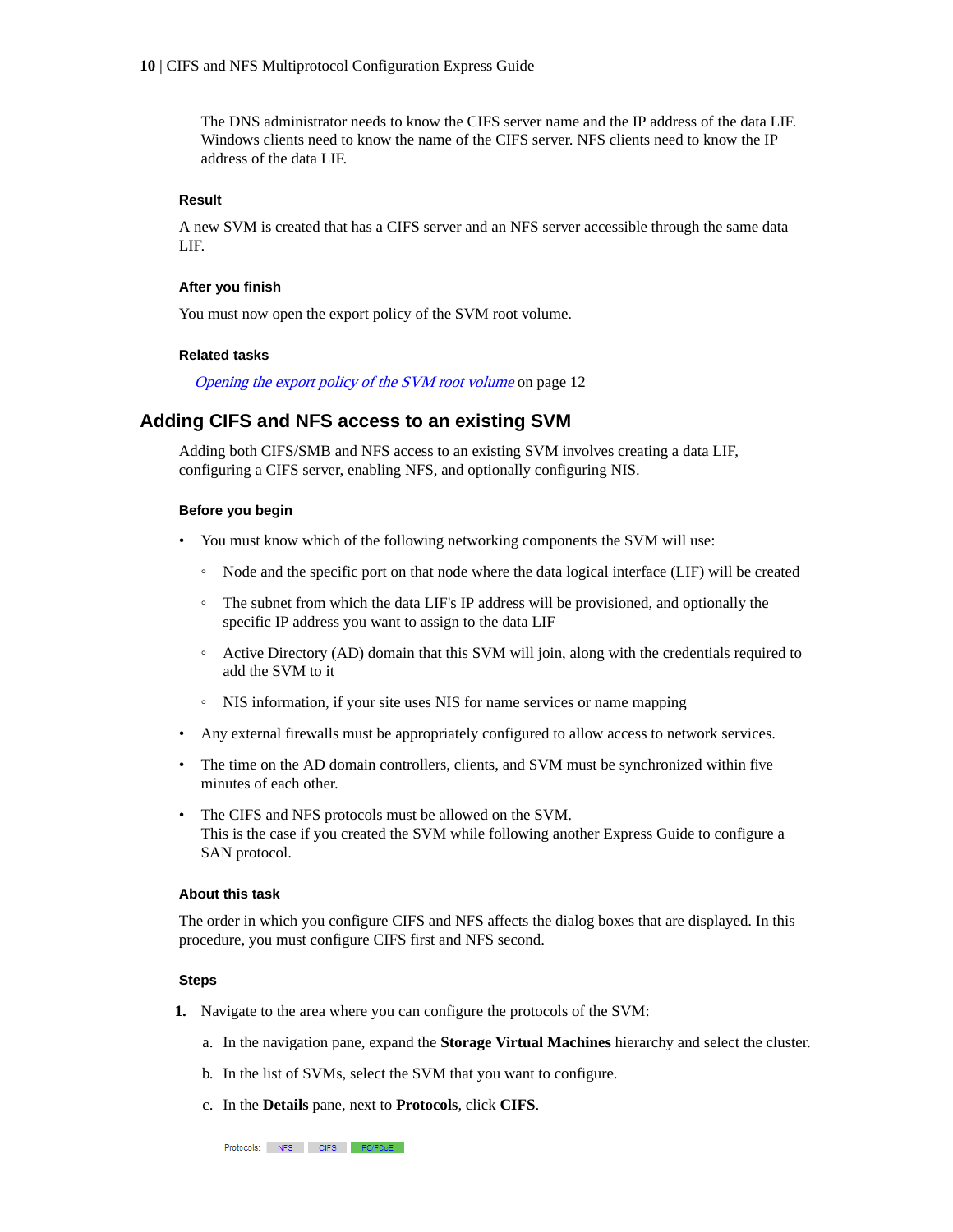- **2.** In the **Data LIF Configuration** section of the **Configure CIFS protocol** dialog box, create a data LIF for the SVM:
	- a. Assign an IP address to the LIF automatically from a subnet you specify or manually enter the address.
	- b. Click **Browse** and select a node and port that will be associated with the LIF.

|         | ▲ Data LIF Configuration                                                                       |         |
|---------|------------------------------------------------------------------------------------------------|---------|
|         | V Retain the CIFS data LIF's configuration for NFS clients.<br>Data Interface details for CIES |         |
| Subnet: | subnet1                                                                                        |         |
|         | Auto-select the IP address from this subnet<br>Use a specific IP address:                      |         |
| Port:   | cluster1-01:e0d                                                                                | Browse. |

- **3.** In the **CIFS Server Configuration** section, define the CIFS server and configure it to access the AD domain:
	- a. Specify a name for the CIFS server that is unique in the AD domain.
	- b. Specify the FQDN of the AD domain that the CIFS server can join.
	- c. If you want to associate an organizational unit (OU) within the AD domain other than CN=Computers, enter the OU.
	- d. Specify the name and password of an administrative account that has sufficient privileges to add the CIFS server to the OU.

| ▲ CIFS Server Configuration |                      |
|-----------------------------|----------------------|
| CIES Server Name:           | vs0.example.com      |
| Active Directory:           | AUTH SEC EXAMPLE COM |
| Organizational Unit:        | CN=Computers         |
| Administrator Name:         | adadmin              |
| Administrator Password:     |                      |

- **4.** Skip the **Provision a volume for CIFS Storage** area, because it provisions a volume for only CIFS access—not for multiprotocol access.
- **5.** Click **Submit & Close**, and then click **OK**.
- **6.** Enable NFS:
	- a. In the **Details** pane, next to **Protocols**, click **NFS**.

| - Details |  |  |
|-----------|--|--|
| matocols: |  |  |

b. In the **NFS** window, click **Enable**.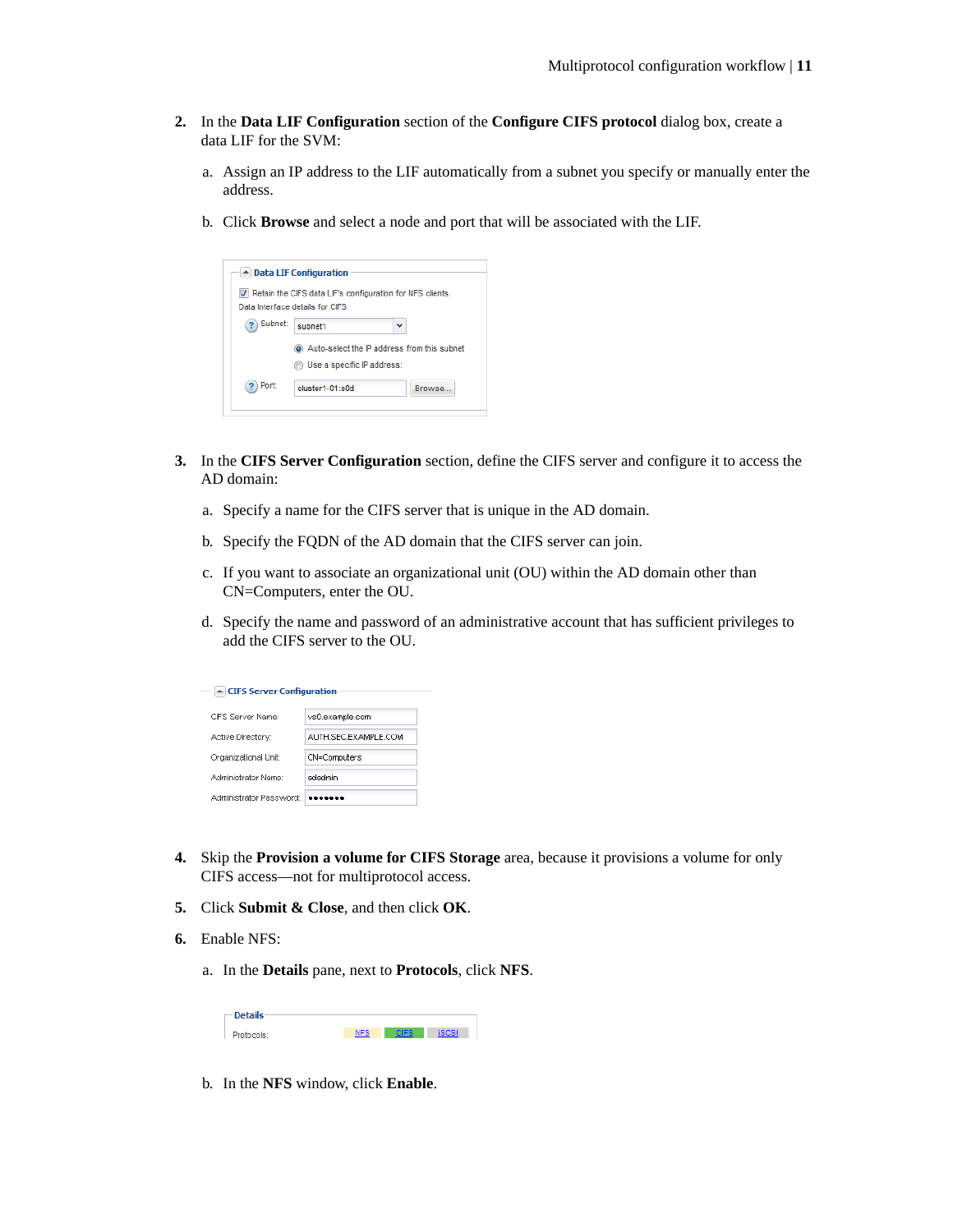#### <span id="page-11-0"></span>**12** | CIFS and NFS Multiprotocol Configuration Express Guide

| <b>NFS</b>                        |                  |
|-----------------------------------|------------------|
| Enable Disable   Z Edit   Refresh |                  |
| Server Status:                    | X Not Configured |

- **7.** If your site uses NIS for name services or name mapping, configure NIS:
	- a. In the navigation pane, select **Configuration > Services > NIS**.
	- b. In the **NIS** window, click **Create**.
	- c. Specify the domain of the NIS servers.
	- d. Add the IP addresses of the NIS servers.
	- e. Select **Activate the domain for Storage Virtual Machine**, and then click **Create**.

| NIS domain:           | example.com |   |        |
|-----------------------|-------------|---|--------|
| <b>NIS Servers</b>    |             |   |        |
| <b>Server Address</b> |             | Ⅲ | Add.   |
| 192.0.2.145           |             | 业 | Up     |
| 192.0.2.146           |             |   | Down.  |
| 192 0 2 147           |             |   |        |
|                       |             |   | Delete |

#### **After you finish**

You must now open the export policy of the SVM root volume.

## **Opening the export policy of the SVM root volume**

You must add a rule to the default export policy to allow all clients access through NFSv3. Without such a rule, all NFS clients are denied access to the Storage Virtual Machine (SVM) and its volumes.

#### **About this task**

You should open all NFS access in the default export policy, and later restrict access to individual volumes by creating custom export policies for individual volumes.

#### **Steps**

- **1.** In the navigation pane, select the SVM and click **Policies > Export Policies**.
- **2.** Select the export policy named **default**, which is applied to the SVM root volume.
- **3.** In the lower pane, click **Add**.
- **4.** In the **Create Export Rule** dialog box, create a rule that opens access to all clients for NFS clients:
	- a. In the **Client Specification** field, enter **0.0.0.0/0** so that the rule applies to all clients.
	- b. Retain the default value as **1** for the rule index.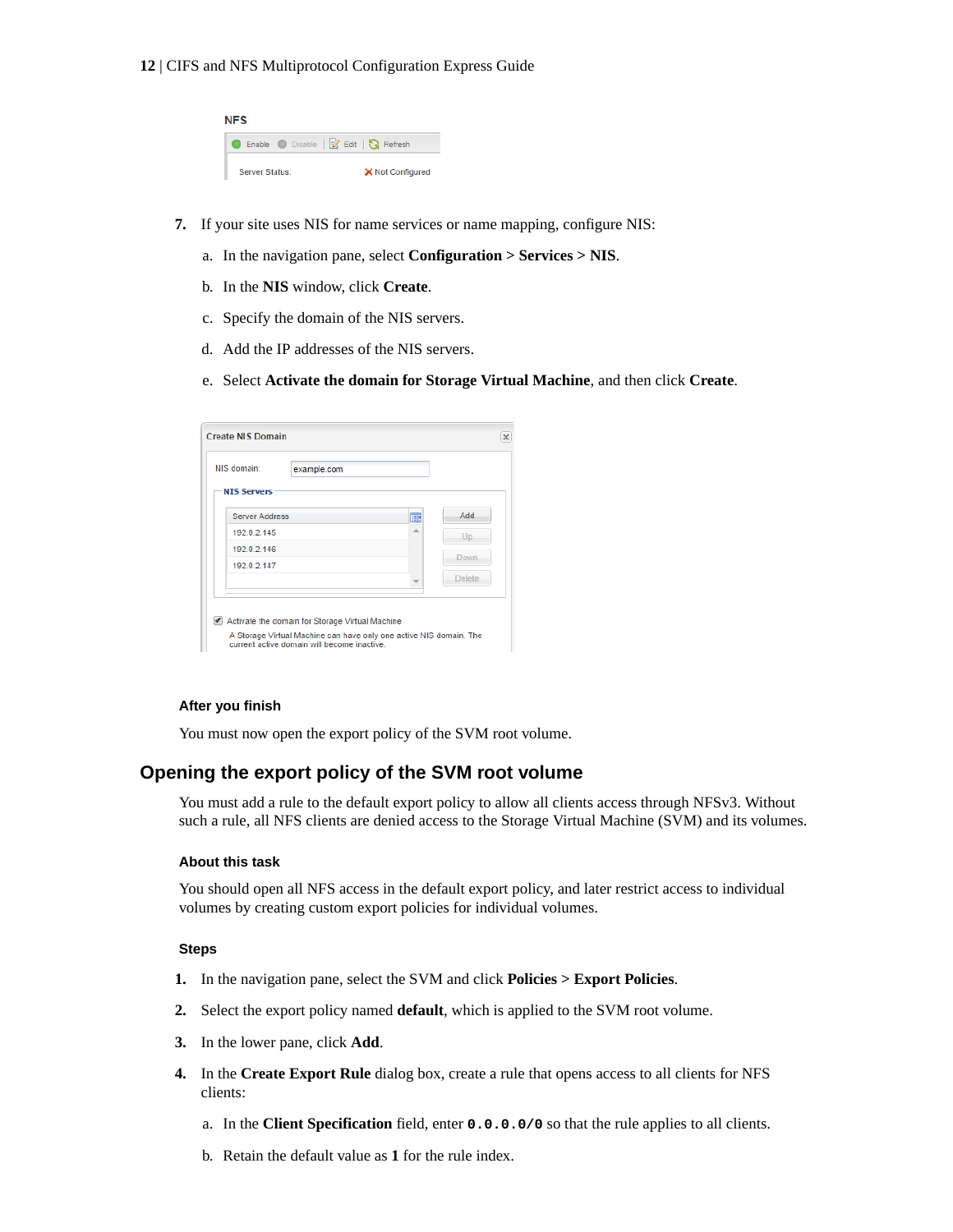- <span id="page-12-0"></span>c. Select **NFSv3**.
- d. Clear all the check boxes except the **UNIX** check box under **Read-Only**.
- e. Click **OK**.

| <b>Create Export Rule</b>       |                              |                                                                                                            |                                                      | х |
|---------------------------------|------------------------------|------------------------------------------------------------------------------------------------------------|------------------------------------------------------|---|
| Client Specification: 0.0.0.0/0 |                              |                                                                                                            |                                                      |   |
| Rule Index:                     | 1<br>$\overline{\mathbf{v}}$ |                                                                                                            |                                                      |   |
| Access Protocols: CIFS          |                              |                                                                                                            |                                                      |   |
|                                 | <b>NFS</b>                   | M NFSv3 NFSv4                                                                                              |                                                      |   |
|                                 | Flexcache                    |                                                                                                            |                                                      |   |
|                                 | (SVM).                       | If you do not select any protocol, access is provided<br>through any of the above protocols (CIFS, NFS, or | FlexCache) configured on the Storage Virtual Machine |   |
| <b>Access Details:</b>          |                              | Read-Only                                                                                                  | Read/Write                                           |   |
|                                 | <b>UNIX</b>                  | $\overline{\mathcal{L}}$                                                                                   |                                                      |   |
|                                 | Kerberos 5                   |                                                                                                            |                                                      |   |
|                                 | Kerberos 5i                  |                                                                                                            |                                                      |   |
|                                 | NTI M                        |                                                                                                            |                                                      |   |
|                                 |                              | Allow Superuser Access                                                                                     |                                                      |   |
|                                 |                              | Superuser access is set to all                                                                             |                                                      |   |

#### **Result**

NFSv3 clients can now access any volumes created on the SVM.

### **Mapping the CIFS server in the DNS server**

Your site's DNS server must have an entry pointing the CIFS server name to the IP address of the data LIF so that Windows users can map a drive to the CIFS server name.

#### **Before you begin**

You must have administrative access to your site's DNS server. If you do not have administrative access, you must ask the DNS administrator to perform this task.

#### **Step**

**1.** Create forward (A - Address record) and reverse (PTR - Pointer record) lookup entries to map the CIFS server name and the IP address of the data LIF.

### **Result**

After the mapping is propagated across the network, Windows users can map a drive to the CIFS server name.

## **Configuring LDAP**

If you want the SVM to get user information from Active Directory based LDAP, you must create an LDAP client, enable it for the SVM, and give LDAP priority over other sources of user information.

#### **Before you begin**

• The LDAP configuration must be using Active Directory (AD). If you use another type of LDAP, you must use the command-line interface and other documentation to configure LDAP.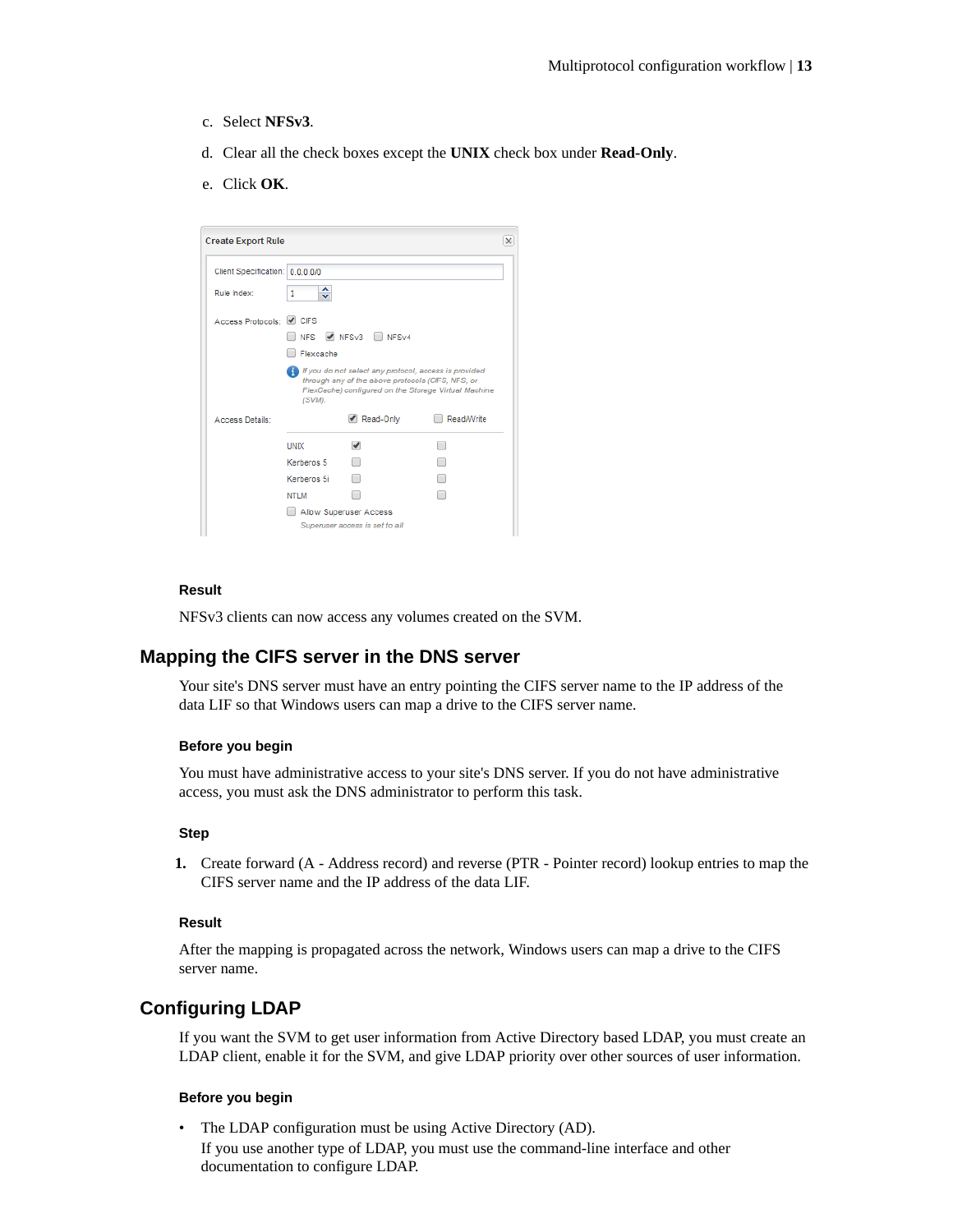[NetApp Technical Report 4073: Secure Unified Authentication with NetApp Storage Systems:](http://www.netapp.com/us/media/tr-4073.pdf) [Kerberos, NFSv4, and LDAP for User Authentication over NFS \(with a Focus on Clustered Data](http://www.netapp.com/us/media/tr-4073.pdf) [ONTAP\)](http://www.netapp.com/us/media/tr-4073.pdf)

• You must know the AD domain and servers, as well as the following binding information: the authentication level, the Bind user and password, the base DN, and the LDAP port.

#### **Steps**

- **1.** Set up an LDAP client for the SVM to use:
	- a. In the navigation pane, expand the SVM, and click **Configuration > Services > LDAP Client**.
	- b. In the **LDAP Client** window, click **Add**.
	- c. In the **General** tab of the **Create LDAP Client** window, type the name of the LDAP client configuration, such as **vs0client1**.
	- d. Add either the AD domain or the AD servers.

| General                                                | Binding                                                                      |            |
|--------------------------------------------------------|------------------------------------------------------------------------------|------------|
| <b>LDAP Client</b><br>Configuration:<br><b>Servers</b> | vs0client1                                                                   |            |
|                                                        | Active Directory Domain<br>example.com<br>Preferred Active Directory Servers |            |
|                                                        | Server                                                                       | <b>Add</b> |
|                                                        | 192.0.2.145                                                                  | Delete.    |
|                                                        |                                                                              | Up.        |
|                                                        |                                                                              | Down.      |

e. Click **Binding**, and specify the authentication level, the Bind user and password, the base DN, and the port.

| Authentication level: | sasl              | v |
|-----------------------|-------------------|---|
| Bind DN (User):       | user              |   |
| Bind user password:   |                   |   |
| Base DN:              | DC=example,DC=com |   |
| Top port:             | 389               |   |

f. Click **Save and Close**.

A new client is created and available for the SVM to use.

**2.** Enable the new LDAP client for the SVM: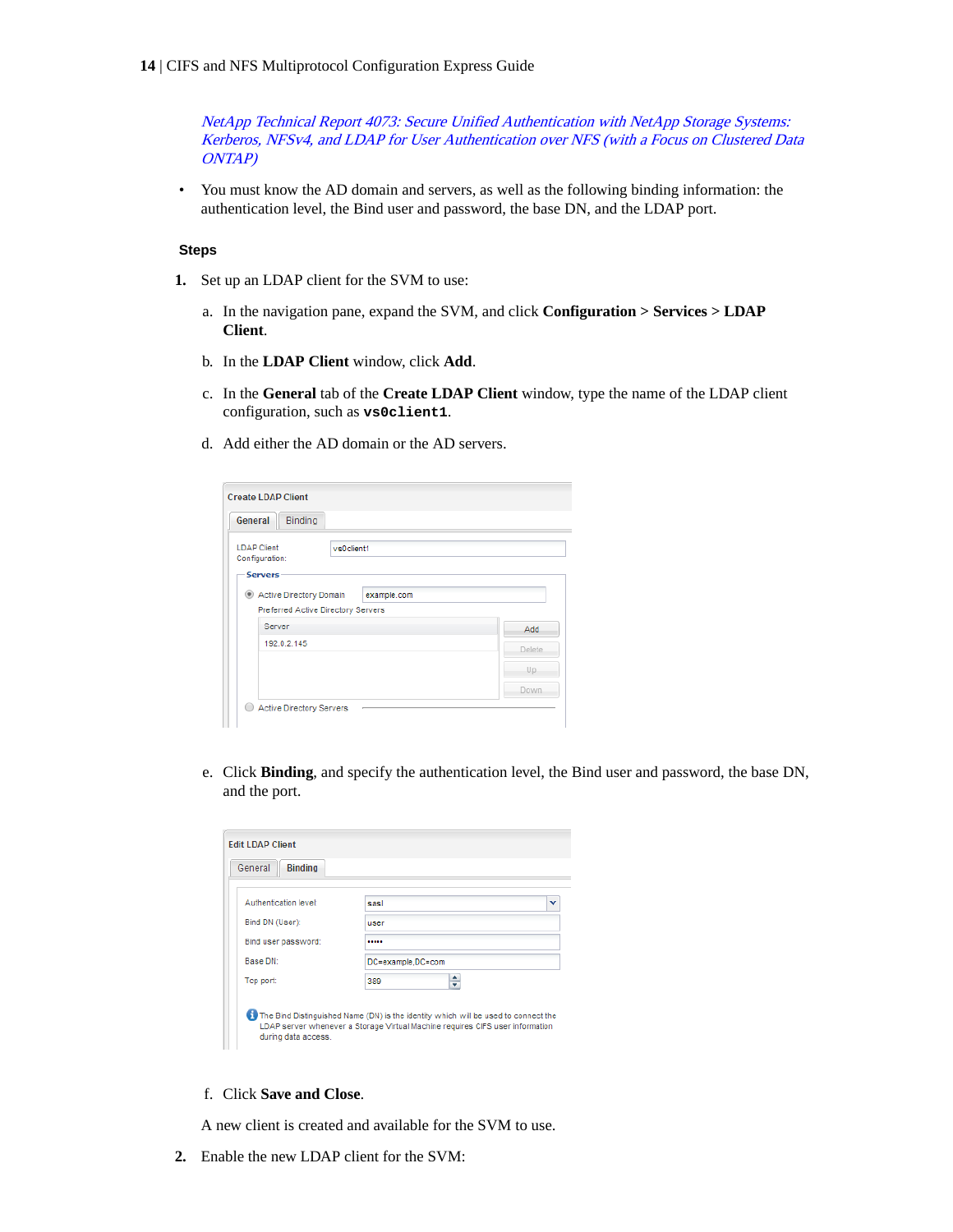- a. In the navigation pane, click **LDAP Configuration**.
- b. Click **Edit**.
- c. Ensure that the client you just created is selected in **LDAP client name**.
- d. Select **Enable LDAP client**, and click **OK**.

| <b>Active LDAP Client</b> |             |   |
|---------------------------|-------------|---|
| LDAP client name:         | vs0client1  | v |
| Enable LDAP client        |             |   |
| Active Directory Domain   | example.com |   |
| <b>Servers</b>            |             |   |

The SVM uses the new LDAP client.

- **3.** Give LDAP priority over other sources of user information, such as NIS and local users and groups:
	- a. In the navigation pane, select the cluster to display the list of SVMs.
	- b. In the right window, select the SVM and click **Edit**.
	- c. Click the **Services** tab.
	- d. Under **Name Service Switch**, select **LDAP** and move it to the top of the list.
	- e. Either clear **NIS** or move it further down the order as required.
	- f. Under **Name Mapping Switch**, select **LDAP** and move it to the top of the list.
	- g. Click **Save and Close**.

|                     | <b>Edit Storage Virtual Machine</b>                                                                                                                                                                         |                 |             |
|---------------------|-------------------------------------------------------------------------------------------------------------------------------------------------------------------------------------------------------------|-----------------|-------------|
| <b>Details</b>      | Resource Allocation                                                                                                                                                                                         | <b>Services</b> |             |
|                     | <b>Name Service Switch</b><br>Name service switch is used to find out user information from name services. The<br>order of services determines the service that will search the user information first.     |                 |             |
| Idap<br>file<br>nis |                                                                                                                                                                                                             |                 | Up.<br>Down |
| access.             | <b>Name Mapping Switch</b><br>Name mapping switch is used to determine the most effective user for file access<br>control. The order of services determines the most effective user during the file<br>Idap |                 | Up.         |
| file                |                                                                                                                                                                                                             |                 | Down        |

LDAP is the primary source of user information for name services and name mapping on this SVM.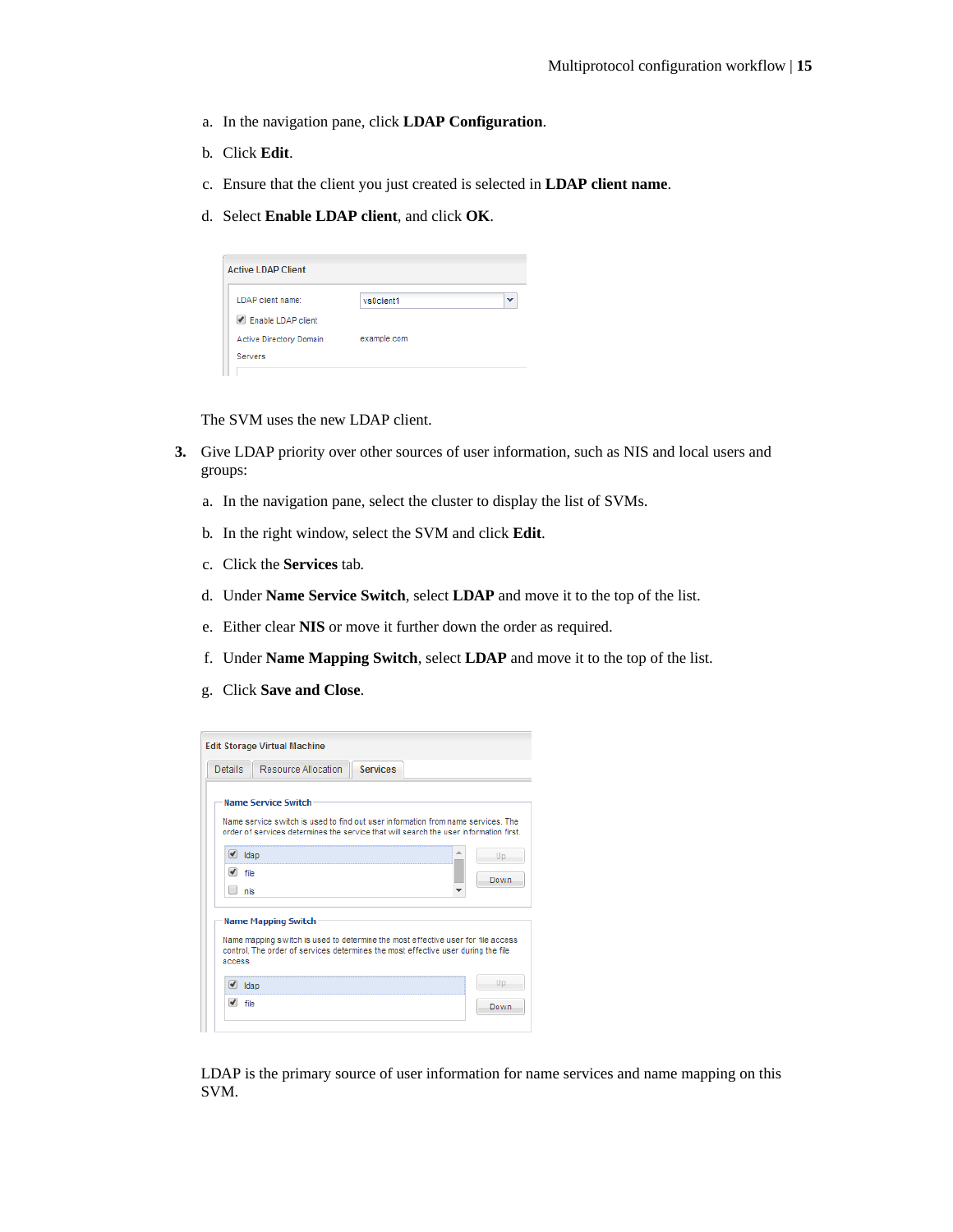## <span id="page-15-0"></span>**Mapping UNIX and Windows user names**

If your site has both Windows and UNIX user accounts, you should use name mapping to ensure that Windows users can access files with UNIX file permissions and to ensure that UNIX users can access files with NTFS file permissions. Name mapping can involve any combination of implicit mapping, conversion rules, and default users.

#### **About this task**

You should use this procedure only if your site has Windows and UNIX user accounts that do not map implicitly, which is when the lowercase version of each Windows user name matches the UNIX user name. This can be done using NIS, LDAP, or local users. If you have two sets of users that do not match, you should configure name mapping.

#### **Steps**

- **1.** Decide on a method of name mapping—name mapping conversion rules, default user mappings, or both—by considering the following factors:
	- Conversion rules use regular expressions to convert one user name to another, which is useful if you want to control or track access at an individual level. For example, you can map UNIX users to Windows users in a domain, and vice versa.
	- Default users enable you to assign a user name to all users who are not mapped by implicit mappings or name mapping conversion rules. Each SVM has a default UNIX user named "pcuser" but does not have a default Windows user.
- **2.** Optional: Create a name mapping that converts UNIX user accounts to Windows user accounts, and vice versa:
	- a. In the SVM, select **Configuration > Local Users and Groups > Name Mapping**.
	- b. Click **Add**, retain the default **Windows to UNIX** direction, and then create a regular expression that produces a UNIX credential when a Windows user tries to access a file that uses UNIX file permissions.

#### **Example**

Use the following entry to convert any Windows user in the ENG domain into a UNIX user of the same name. The pattern  $\text{EMG}\setminus\setminus$ . +  $\big)$  finds any Windows user name with the prefix  $\text{EMG}\setminus\setminus$ , and the replacement **\1** creates the UNIX version by removing everything except the user name.

| <b>Add Name Mapping Entry</b> |                 |  |
|-------------------------------|-----------------|--|
| Direction:                    | Windows to UNIX |  |
| Position:                     | 1               |  |
| Pattern:                      | $ENGW(+)$       |  |
| Replacement:                  | ١1              |  |

c. Click **Add**, select the **UNIX to Windows** direction, and then create the corresponding mapping that produces a Windows credential when a UNIX user tries to access a file that has NTFS file permissions.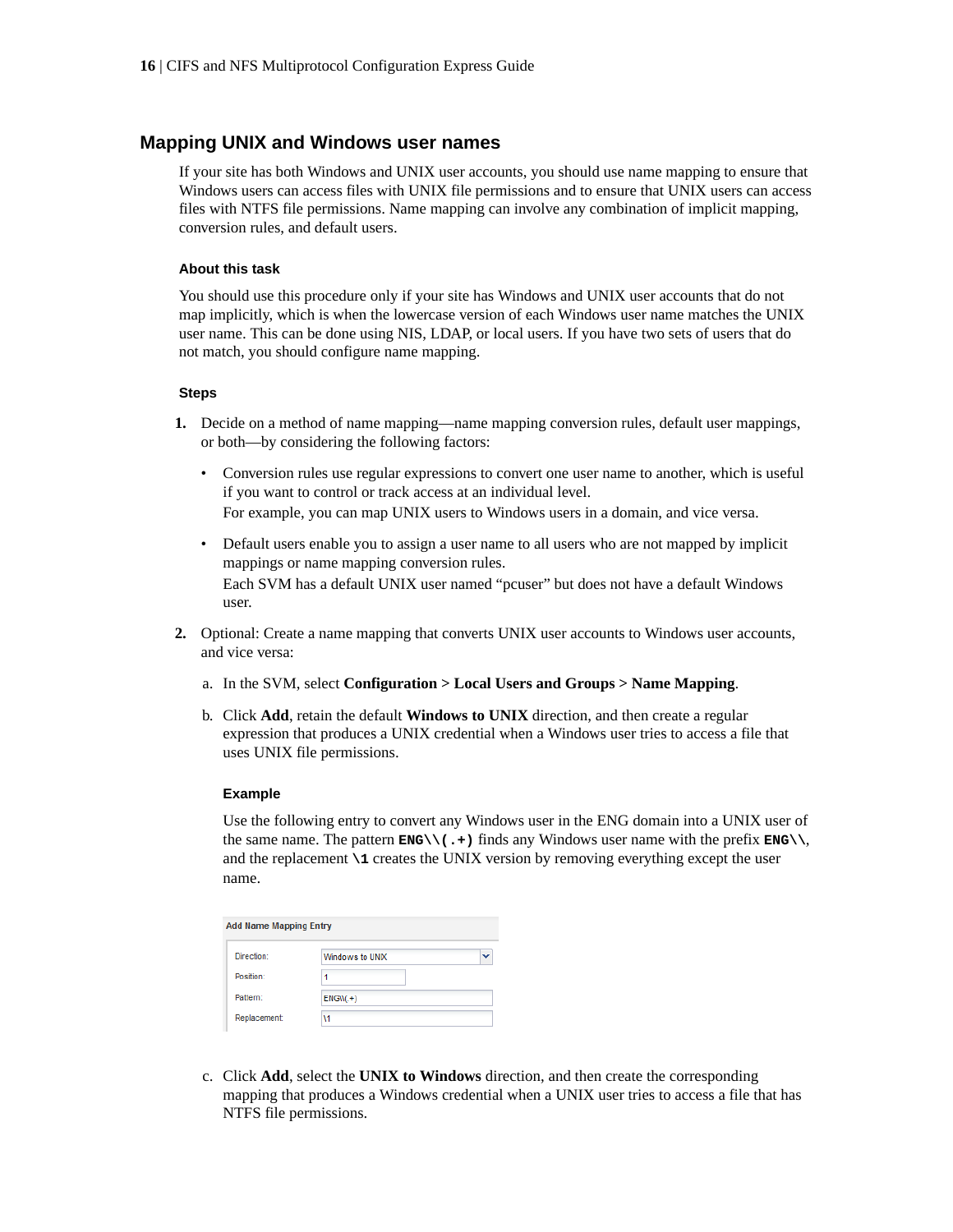#### **Example**

Use the following entry to convert every UNIX user into a Windows user of the same name in the ENG domain. The pattern **(.+)** finds any UNIX name, and the replacement **ENG\\\1** creates the Windows version by inserting **ENG\\** before the user name.

| <b>Add Name Mapping Entry</b> |                        |  |
|-------------------------------|------------------------|--|
| Direction:                    | <b>UNIX to Windows</b> |  |
| Position:                     | $\overline{2}$         |  |
| Pattern:                      | $( . + )$              |  |
| Replacement:                  | ENGW1                  |  |

d. Because the position of each rule determines the order in which the rules are applied, review the result and confirm that the order matches your expectations.

| Name Mapping             |                           |              |
|--------------------------|---------------------------|--------------|
|                          | <b>Refresh</b><br>Refresh |              |
| Position $\triangle$     | Pattern                   | Replacement  |
| <b>■ UNIX to Windows</b> |                           |              |
| 2                        | $(+)$                     | <b>FNGW1</b> |
| □ Windows to UNIX        |                           |              |
|                          | $ENGW(+)$                 | ١1           |
|                          |                           |              |

- e. Repeat steps a through d to map all of the domains and names on the SVM.
- **3.** Optional: Create a default Windows user:
	- a. Create a Windows user account in LDAP, NIS, or the local users of the SVM.

If you use local users, you can create an account under **Configuration > Local Users and Groups > Windows**.

b. Set the default Windows user by selecting **Configuration > Protocols > NFS > Edit**, and entering the user name.

#### **Example**

You can create a local Windows user named "unixusers" and set it as the default Windows user.

- **4.** Optional: Configure the default UNIX user, if you want a user different from the default value, which is the "pcuser" user.
	- a. Create a Windows user account in LDAP, NIS, or the local users of the SVM.

If you use local users, you can create an account under **Configuration > Local Users and Groups > UNIX**.

b. Set the default UNIX user by selecting **Configuration > Protocols > CIFS > Options** and entering the user name.

#### **Example**

You can create a local UNIX user named "winusers" and set it as the default UNIX user.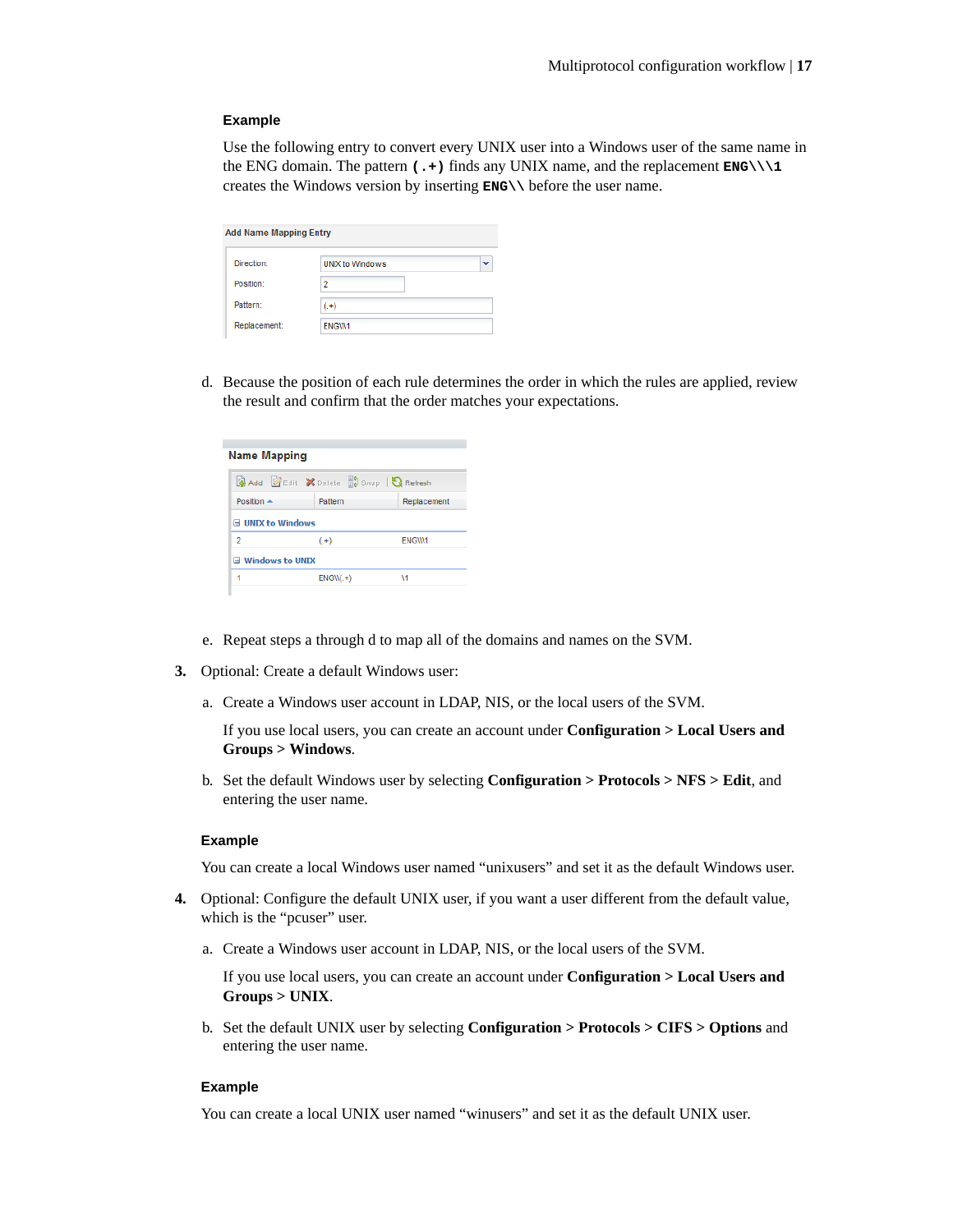#### <span id="page-17-0"></span>**After you finish**

If you configured default users, when you configure file permissions later in the workflow, you should set permissions for the default Windows user and the default UNIX user.

# **Creating and configuring a volume**

You must create a FlexVol volume to contain your data. You can optionally change the volume's default security style, which is inherited from the security style of the root volume. You can also optionally change the volume's default location in the namespace, which is at the root volume of the Storage Virtual Machine (SVM).

#### **Steps**

- **1.** In the navigation pane, select the SVM, and click **Storage > Volumes**.
- **2.** Click **Create**.

The Create Volume dialog box is displayed.

- **3.** If you want to change the default name, which ends in a date and time stamp, specify a new name, such as **vol1**.
- **4.** Select an aggregate for the volume.
- **5.** Specify the size of the volume.

| <b>Create Volume</b> |                                        |                    |                | $\times$ |
|----------------------|----------------------------------------|--------------------|----------------|----------|
| General              | Storage Efficiency                     | Quality of Service |                |          |
| Name:                | vol1                                   |                    |                |          |
| Aggregate:           | aggr2                                  | Choose             |                |          |
| <b>Storage Type</b>  |                                        |                    |                |          |
|                      | NAS (Used for CIFS or NFS access)      |                    |                |          |
|                      | SAN (Used for FC/FCoE or iSCSI access) |                    |                |          |
| Size                 |                                        |                    |                |          |
| Total Size:          |                                        | 20                 | <b>GB</b><br>v |          |

**6.** Click **Create**.

Any new volume created in System Manager is mounted by default at the root volume using the volume name as the junction name. You use the junction path and the junction name when configuring CIFS shares, and NFS clients use the junction path and the junction name when mounting the volume.

- **7.** Optional: If you do not want the volume to be located at the root of the SVM, modify the place of the new volume in the existing namespace:
	- a. Select **Storage > Namespace**.
	- b. Select the new volume, click **Unmount**, and then confirm the action in the **Unmount Volume** dialog box.
	- c. Click **Mount**.
	- d. In the **Mount Volume** dialog box, specify the volume, the name of its junction path, and the junction path on which you want the volume mounted.
	- e. Verify the new junction path in the **Namespace** window.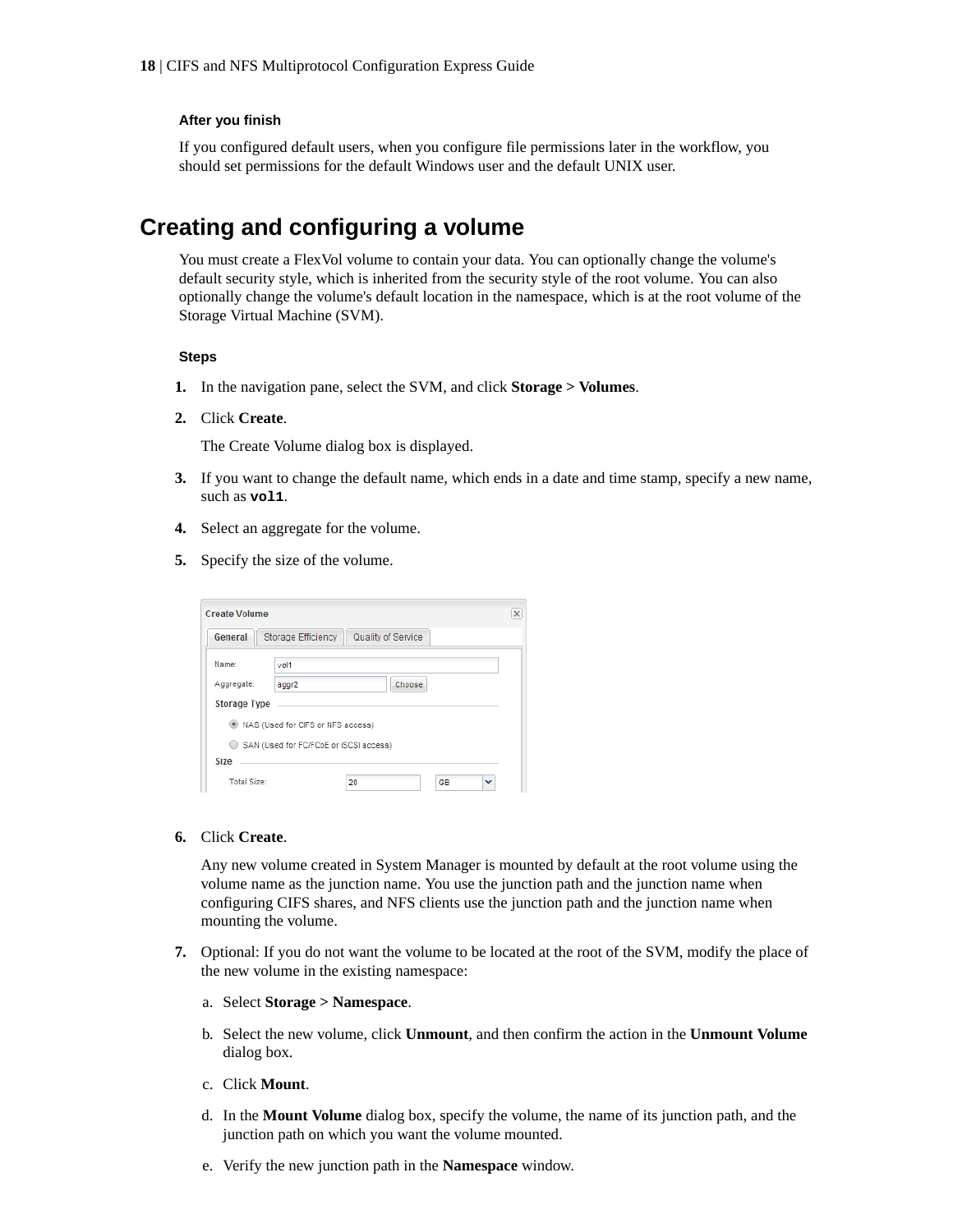#### <span id="page-18-0"></span>**Example**

If you want to organize certain volumes under a main volume named "data", you can move the new volume "vol1" from the root volume to the "data" volume.

|                   | Storage Object     | Path                | Storage Object     |
|-------------------|--------------------|---------------------|--------------------|
|                   | vs0examplecom_root |                     | vs0examplecom_root |
| <del>≩</del> data | data               | data                | $\Box$ data        |
| $T - \text{vol}$  | $P_1$ vol1         | $\overline{+}$ vol1 | $P_1$ vol1         |

- **8.** Review the volume's security style and change it, if necessary:
	- a. Click **Storage > Volumes**, select the volume you just created, and click **Edit**.

The Edit Volume dialog box is displayed, showing the volume's current security style, which is inherited from the security style of the SVM root volume.

b. Select the security style you prefer, and click **Save and Close**.

| <b>Edit Volume</b>      |                           |              |      |              |                         | $\times$ |
|-------------------------|---------------------------|--------------|------|--------------|-------------------------|----------|
| General                 | <b>Storage Efficiency</b> | Advanced     |      |              |                         |          |
| Name:                   | vol1                      |              |      |              |                         |          |
| Security style:         | <b>UNIX</b>               | $\checkmark$ |      |              |                         |          |
| <b>UNIX</b> permissions | <b>NTFS</b>               |              | Read | Write        | Execute                 |          |
| Owner                   | <b>UNIX</b><br>Mixed      |              |      | $\checkmark$ | $\overline{\mathsf{v}}$ |          |
| Group                   |                           |              | ⊽    |              |                         |          |

# **Creating a share and setting its permissions**

Before Windows users can access a volume, you must create a CIFS share on the volume and restrict access to the share by modifying the access control list (ACL) for the share.

#### **About this task**

For testing purposes, you should permit access only to administrators. Later, after you have verified that the volume is accessible, you can permit access to more clients.

#### **Steps**

- **1.** In the navigation pane, select the Storage Virtual Machine (SVM).
- **2.** Create a share so that SMB clients can access the volume:
	- a. Click **Storage > Shares**.
	- b. Click **Create Share**.
	- c. In the **Create Share** dialog box, click **Browse**, expand the namespace hierarchy, and select the volume that you created earlier.
	- d. Optional: If you want the share name to be different from the volume name, change the share name.
	- e. Click **Create**.

The share is created with a default ACL set to Full Control for the Everyone group.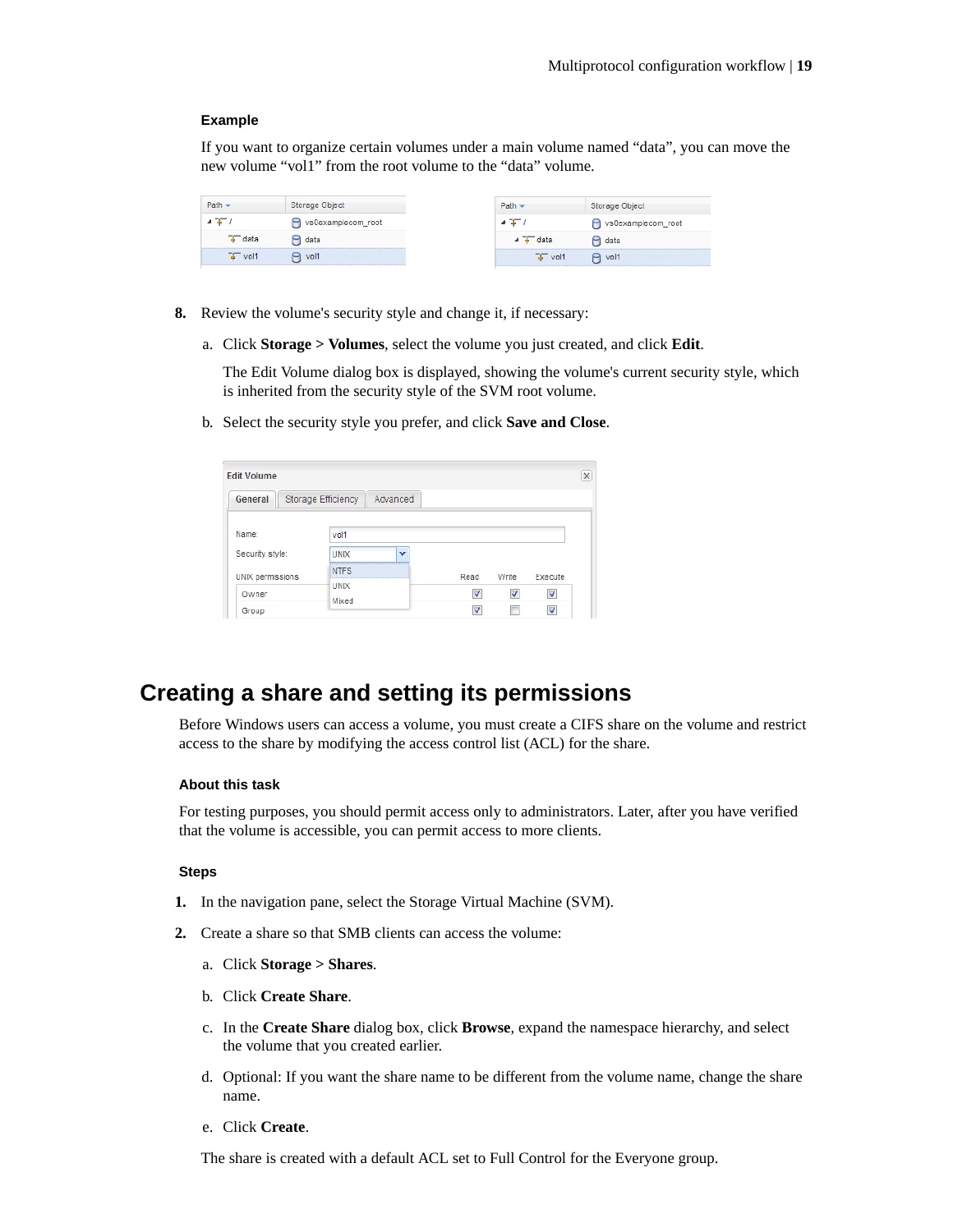- <span id="page-19-0"></span>**3.** Optional: Restrict access to the share by modifying the share ACL:
	- a. Select the share, and click **Edit**.
	- b. In the **Permissions** tab, select the **Everyone** group, and click **Remove**.
	- c. Click **Add**, and enter the name of an administrator group defined in the Windows Active Directory domain that includes the SVM.
	- d. With the new administrator group selected, select all permissions for it.
	- e. Click **Save and Close**.

The updated share access permissions are listed in the Share Access Control pane.

# **Creating an export policy for the volume**

Before any NFS clients can access a volume, you must create an export policy for the volume, add a rule that permits access by an administration host, and apply the new export policy to the volume.

#### **Steps**

- **1.** In the navigation pane, expand the SVM and then click **Policies > Export Policies**.
- **2.** Create a new export policy:
	- a. In the **Export Policies** window, click **Create**.
	- b. In the **Create Export Policy** window, specify a policy name.
	- c. Under **Export Rules**, click **Add** to add a rule to the new policy.

| Policy Name:             |        |                        | ExportPolicy1 |                                       |                |  |
|--------------------------|--------|------------------------|---------------|---------------------------------------|----------------|--|
| Copy Rules from          |        |                        |               |                                       |                |  |
| Storage Virtual Machine: |        | vs0.example.com        |               |                                       | w              |  |
| <b>Export Policy:</b>    |        | Select a export policy |               |                                       | w              |  |
| <b>Export Rules:</b>     |        |                        |               |                                       |                |  |
| Add                      |        |                        |               | Edit X Delete   n Move Up + Move Down |                |  |
| Rule Index               | Client |                        |               | Access Protocols                      | Read-Only Rule |  |

- **3.** In the **Create Export Rule** dialog box, create a rule that allows an administrator full access to the export through all protocols:
	- a. Specify the IP address or client name, such as admin\_host, from which the exported volume will be administered.
	- b. Select **CIFS** and **NFSv3**.
	- c. Ensure that all **Read/Write** access details are selected, as well as **Allow Superuser Access**.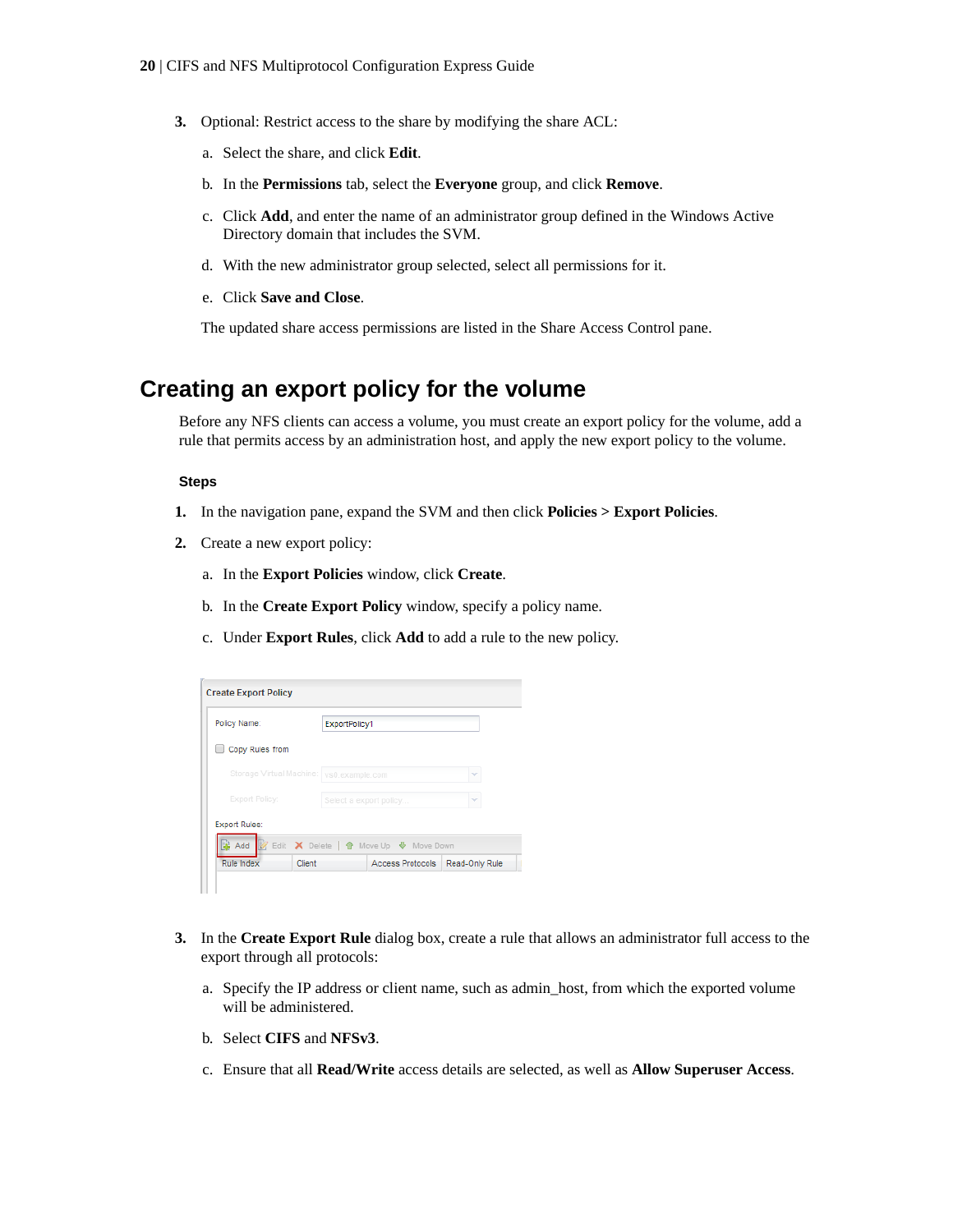<span id="page-20-0"></span>

| Client Specification:   admin_host |             |                                                                                                            |                                                                      |
|------------------------------------|-------------|------------------------------------------------------------------------------------------------------------|----------------------------------------------------------------------|
| Access Protocols: CIFS             |             |                                                                                                            |                                                                      |
|                                    |             | NFS ✔ NFSv3 NFSv4                                                                                          |                                                                      |
|                                    | Flexcache   |                                                                                                            |                                                                      |
|                                    |             | If you do not select any protocol, access is provided<br>through any of the above protocols (CIFS, NFS, or |                                                                      |
| Access Details:                    | (SVM).      | Read-Only                                                                                                  | FlexCache) configured on the Storage Virtual Machine<br>✔ Read/Write |
|                                    | <b>UNIX</b> |                                                                                                            |                                                                      |
|                                    | Kerberos 5  |                                                                                                            |                                                                      |
|                                    | Kerberos 5i |                                                                                                            | $\overline{\mathcal{L}}$                                             |

d. Click **OK** and then click **Create**.

The new export policy is created, along with its new rule.

- **4.** Apply the new export policy to the new volume so that the administrator host can access the volume:
	- a. In the left navigation pane, click **Storage > Namespace**.
	- b. Select the volume and click **Change Export Policy**.
	- c. Select the new policy and click **Change**.

# **Verifying CIFS access as a Windows administrator**

You should verify that you have configured CIFS correctly by accessing and writing data to the share as a Windows administrator. You should test access using the IP address and the CIFS server name.

#### **Before you begin**

You must have the credentials of a member of the administrators group that you specified earlier when configuring share permissions.

#### **Steps**

**1.** Log on to a Windows client.

You can use the administrator credentials to log in to the client or wait to enter the credentials when you map a drive in the next step.

- **2.** Test access using the IP address:
	- a. In Windows Explorer, map a drive using the IP address of the data LIF for the Storage Virtual Machine (SVM) instead of the CIFS server name.

#### **Example**

If the IP address of the SVM is 10.53.33.1 and the share is named Eng, you should enter the following: **\\10.53.33.1\Eng**

b. On the newly created drive, create a test file and then delete the file.

You have verified write access to the share using the IP address.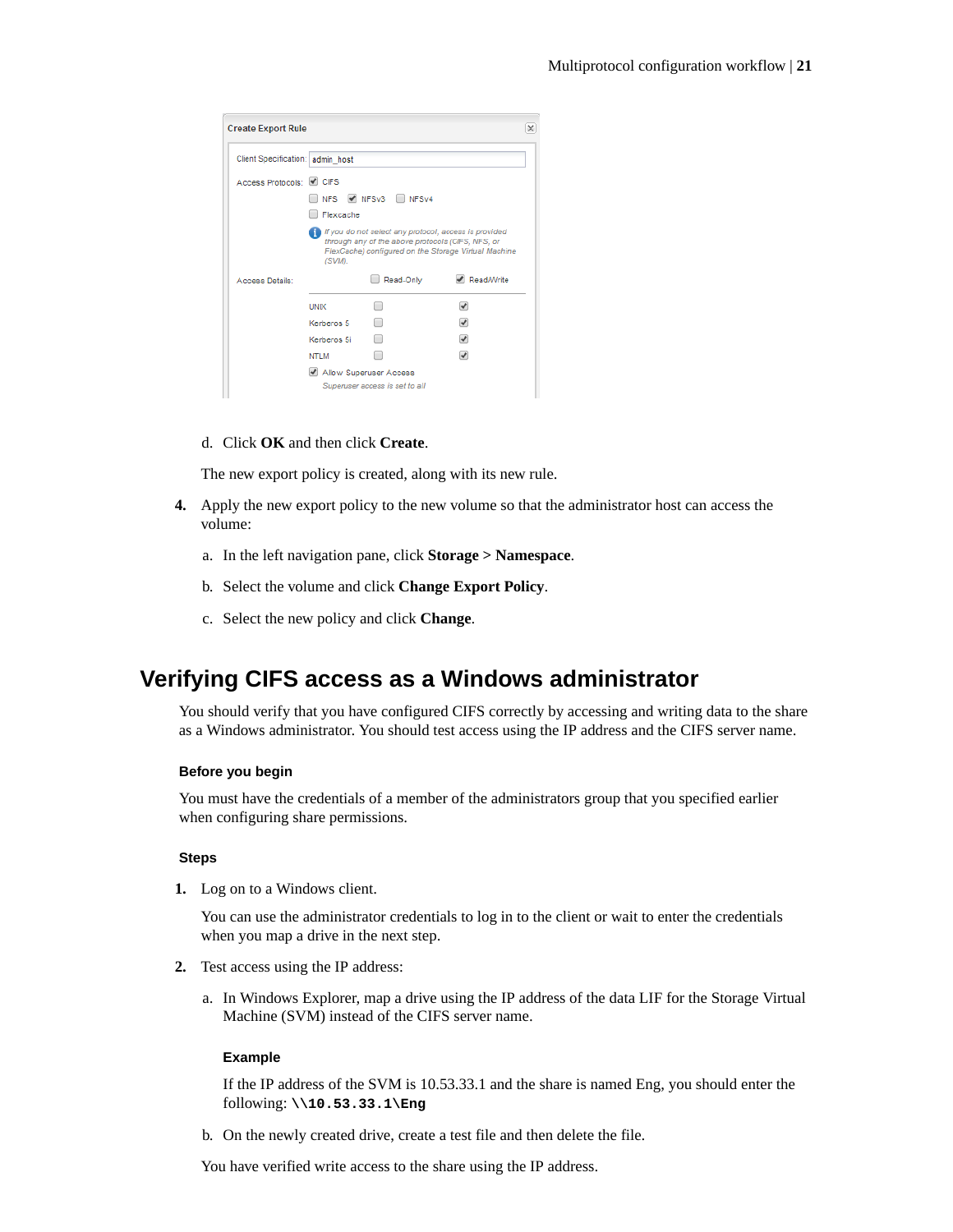- <span id="page-21-0"></span>**3.** Test access using the CIFS server name:
	- a. In Windows Explorer, map a drive to the share in the following format: **\\CIFS\_Server\_Name\Share\_Name**

If the mapping is not successful, it is possible that the DNS mapping has not yet propagated throughout the network. You must test access using the CIFS server name later.

#### **Example**

If the CIFS server is named vs0.example.com and the share is named Eng, you should enter the following: **\\vs0.example.com\Eng**

b. On the newly created drive, create a test file and then delete the file.

You have verified write access to the share using the CIFS server name.

# **Verifying NFS access from a UNIX administration host**

After you configure NFS access to an SVM, you should verify the configuration by logging in to an NFS administration host and reading data from and writing data to the SVM.

#### **Before you begin**

- The client system must have an IP address that is allowed by the export rule you specified earlier.
- You must have the login information for the root user.

#### **Steps**

- **1.** Log in as the root user to the client system.
- **2.** Enter **cd /mnt/** to change the directory to the mount folder.
- **3.** Create and mount a new folder using the IP address of the SVM:
	- a. Enter **mkdir /mnt/folder** to create a new folder.
	- b. Enter **mount -t nfs -o nfsvers=3,hard IPAddress:/volume\_name /mnt/folder** to mount the volume at this new directory.
	- c. Enter **cd folder** to change the directory to the new folder.

#### **Example**

The following commands create a folder named test1, mount the vol1 volume at the 192.0.2.130 IP address on the test1 mount folder, and change to the new test1 directory:

```
host# mkdir /mnt/test1
host# mount -t nfs -o nfsvers=3,hard 192.0.2.130:/vol1 /mnt/test1
host# cd /mnt/test1
```
- **4.** Create a new file, verify that it exists, and write text to it:
	- a. Enter **touch filename** to create a test file.
	- b. Enter **ls -l filename** to verify that the file exists.
	- c. Enter **cat >filename**, type some text, and then press Ctrl+D to write text to the test file.
	- d. Enter **cat filename** to display the content of the test file.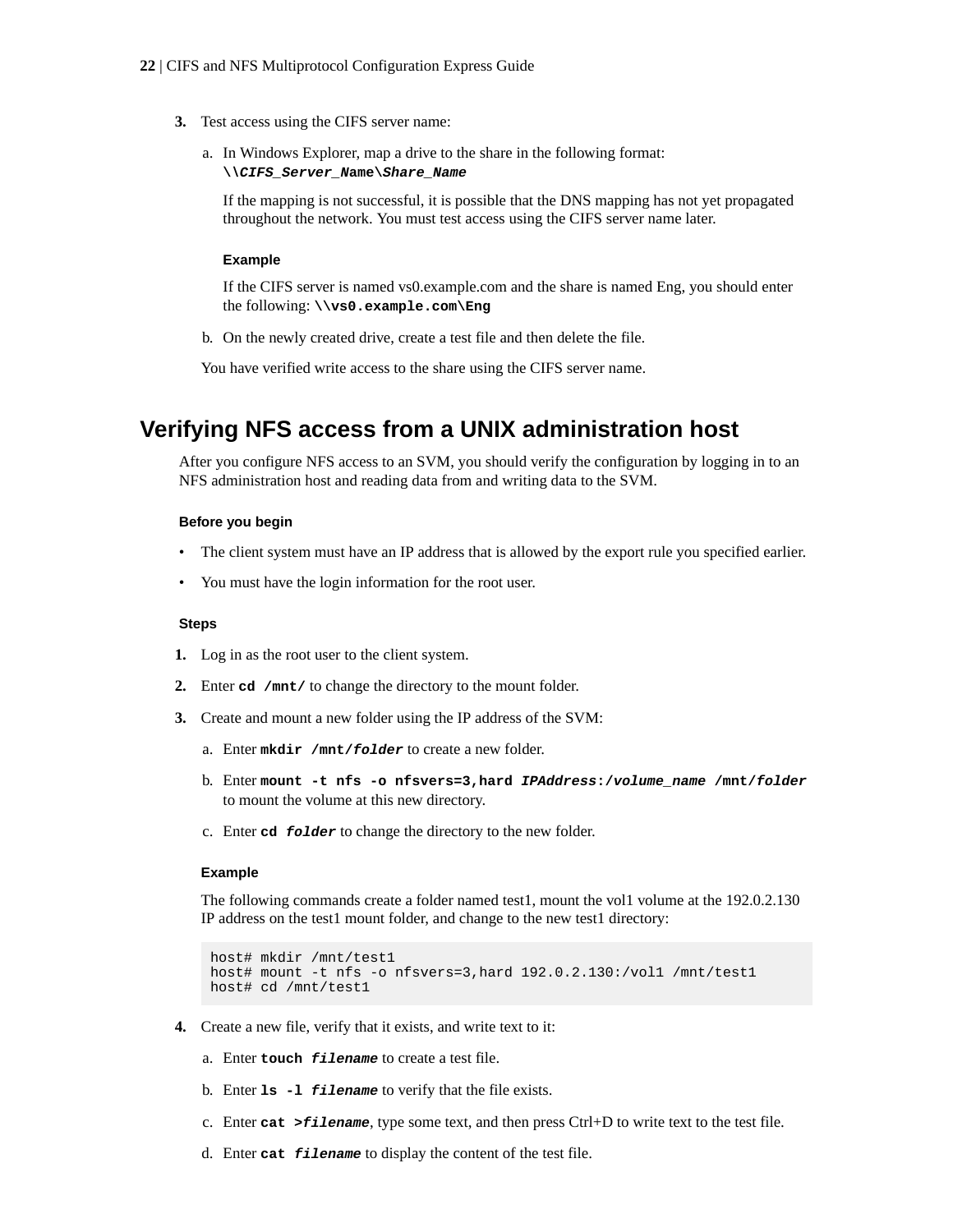- <span id="page-22-0"></span>e. Enter **rm filename** to remove the test file.
- f. Enter **cd ..** to return to the parent directory.

#### **Example**

```
host# touch myfile1
host# ls -l myfile1
-rw-r--r-- 1 root root 0 Sep 18 15:58 myfile1 
host# cat >myfile1
This text inside the first file 
host# cat myfile1
This text inside the first file 
host# rm -r myfile1
host# cd ..
```
#### **Result**

You have confirmed that you have enabled NFS access to the SVM.

# **Configuring and verifying CIFS and NFS client access**

When you are ready, you can configure client access by setting either UNIX or NTFS file permissions, modifying the share ACL, and adding an export rule. Then you should test that the affected users or groups can access the volume.

#### **Steps**

- **1.** Decide which clients and users or groups will be given access to the share.
- **2.** Set file permissions using a method that corresponds to the volume's security style:

| If the volume's security<br>style is this |    | Do this                                                                                                                |  |  |  |
|-------------------------------------------|----|------------------------------------------------------------------------------------------------------------------------|--|--|--|
| <b>NTFS</b>                               | a. | Log in to a Windows client as an administrator who has sufficient<br>administrative rights to manage NTFS permissions. |  |  |  |
|                                           | b. | In Windows Explorer, right-click the drive, and then select<br><b>Properties.</b>                                      |  |  |  |
|                                           | c. | Select the Security tab, and adjust the security settings for the groups<br>and users as required.                     |  |  |  |
| <b>UNIX</b>                               |    | On a UNIX administration host, use the root user to set UNIX ownership<br>and permissions on the volume.               |  |  |  |

- **3.** In System Manager, modify the share ACL to give Windows users or groups access to the share.
	- a. In the navigation pane, select the Storage Virtual Machine (SVM), and click **Storage > Shares**.
	- b. Select the share, and click **Edit**.
	- c. Select the **Permissions** tab, and give the users or groups access to the share.
- **4.** In System Manager, add rules to the export policy to permit NFS clients to access the share.
	- a. In the navigation pane, select the Storage Virtual Machine (SVM), and click **Policies > Export Policies**.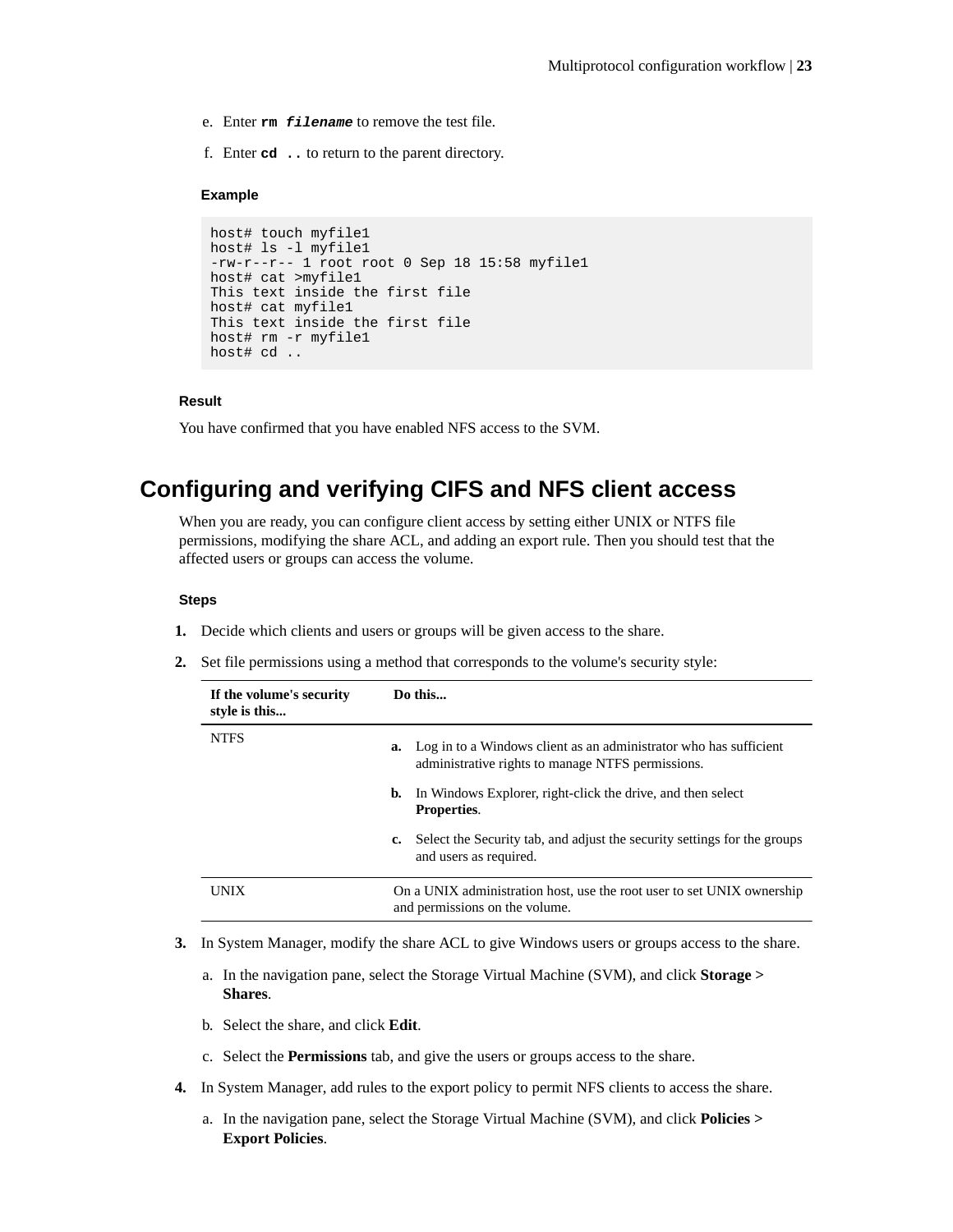- b. Select the export policy that is applied to the volume.
- c. In the **Export Rules** tab, click **Add**, and specify a set of clients.
- d. Select **2** for the **Rule Index** so that this rule executes after the rule that allows access to the administration host.
- e. Select **CIFS** and **NFSv3**.
- f. Specify the access details that you want, and click **OK.**

#### **Example**

You can give full read/write access to clients by typing the subnet **10.1.1.0/24** as the **Client Specification**, and selecting all the access check boxes except **Allow Superuser Access**.

| <b>Create Export Rule</b>         |                                                                                                                                                                                 |                                |                          | × |  |  |
|-----------------------------------|---------------------------------------------------------------------------------------------------------------------------------------------------------------------------------|--------------------------------|--------------------------|---|--|--|
| Client Specification: 10.1.1.0/24 |                                                                                                                                                                                 |                                |                          |   |  |  |
| Rule Index:                       | ≎<br>2                                                                                                                                                                          |                                |                          |   |  |  |
| Access Protocols:                 | <b>CIFS</b>                                                                                                                                                                     |                                |                          |   |  |  |
|                                   | <b>NFS</b>                                                                                                                                                                      | NFSv3 NFSv4                    |                          |   |  |  |
|                                   | Flexcache                                                                                                                                                                       |                                |                          |   |  |  |
|                                   | If If you do not select any protocol, access is provided<br>through any of the above protocols (CIFS, NFS, or<br>FlexCache) configured on the Storage Virtual Machine<br>(SVM). |                                |                          |   |  |  |
| Access Details:                   |                                                                                                                                                                                 | Read-Only                      | Read/Write               |   |  |  |
|                                   | <b>UNIX</b>                                                                                                                                                                     | ✔                              | ✔                        |   |  |  |
|                                   | Kerberos 5                                                                                                                                                                      | $\overline{\mathscr{L}}$       | $\blacktriangleright$    |   |  |  |
|                                   | Kerberos 5i                                                                                                                                                                     | $\overline{\mathscr{L}}$       | $\overline{\mathscr{I}}$ |   |  |  |
|                                   | NTI M                                                                                                                                                                           | $\overline{\mathscr{I}}$       | $\overline{\mathscr{I}}$ |   |  |  |
|                                   | Allow Superuser Access                                                                                                                                                          |                                |                          |   |  |  |
|                                   |                                                                                                                                                                                 | Superuser access is set to all |                          |   |  |  |

- **5.** On a Windows client, log in as one of the users who now has access to the share and files, and verify that you can access the share and create a file.
- **6.** On a UNIX client, log in as one of the users who now has access to the volume, and verify that you can mount the volume and create a file.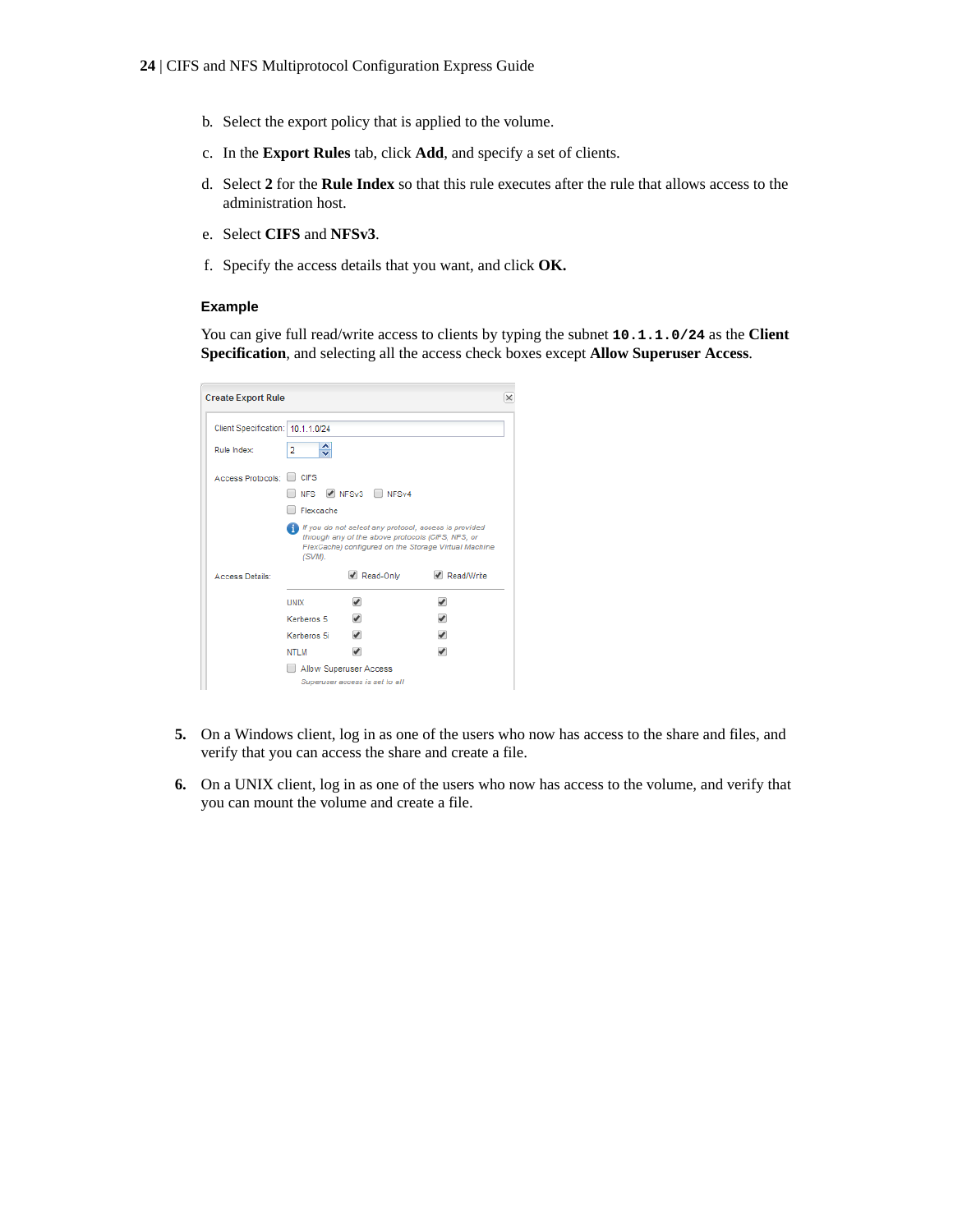# <span id="page-24-0"></span>**Where to find additional information**

After you have successfully tested CIFS and NFS client access, you can perform advanced CIFS and NFS configuration or add SAN access. When protocol access is complete, you should protect the root volume of SVM. There are express guides, comprehensive guides, and technical reports to help you achieve these goals.

### **CIFS/SMB configuration**

You can further configure CIFS access using the following comprehensive guides and technical reports:

- [Clustered Data ONTAP 8.3 File Access Management Guide for CIFS](https://library.netapp.com/ecm/ecm_download_file/ECMP1610207) Describes how to configure and manage file access using the CIFS/SMB protocol.
- [NetApp Technical Report 4191: Best Practices Guide for Clustered Data ONTAP 8.2 Windows](http://www.netapp.com/us/media/tr-4191.pdf) [File Services](http://www.netapp.com/us/media/tr-4191.pdf)

Provides a brief overview of SMB implementation and other Windows File Services features with recommendations and basic troubleshooting information for Data ONTAP.

• [NetApp Technical Report 3740: SMB 2: Next-Generation CIFS Protocol in Data ONTAP](http://www.netapp.com/us/media/tr-3740.pdf) Describes SMB 2 features, configuration details, and its implementation in Data ONTAP.

#### **NFS configuration**

You can further configure NFS access using the following comprehensive guides and technical reports:

- [Clustered Data ONTAP 8.3 File Access Management Guide for NFS](https://library.netapp.com/ecm/ecm_download_file/ECMP1610208) Describes how to configure and manage file access using the NFS protocol.
- [NetApp Technical Report 4067: Clustered Data ONTAP Best Practice and NFS Implementation](http://www.netapp.com/us/media/tr-4067.pdf) **[Guide](http://www.netapp.com/us/media/tr-4067.pdf)**

Serves as an NFSv3 and NFSv4 operational guide and provides an overview of Data ONTAP operating system with a focus on NFSv4.

- [NetApp Technical Report 4379: Name Services Best Practice Guide Clustered Data ONTAP](http://www.netapp.com/us/media/tr-4379.pdf) Explains how to configure LDAP, NIS, DNS, and local file configuration for authentication purposes.
- [NetApp Technical Report 4073: Secure Unified Authentication with NetApp Storage Systems:](http://www.netapp.com/us/media/tr-4073.pdf) [Kerberos, NFSv4, and LDAP for User Authentication over NFS \(with a Focus on Clustered Data](http://www.netapp.com/us/media/tr-4073.pdf) [ONTAP\)](http://www.netapp.com/us/media/tr-4073.pdf)

Explains how to configure clustered Data ONTAP for use with UNIX-based Kerberos version 5 (krb5) servers for NFS storage authentication and Windows Server Active Directory (AD) as the KDC and Lightweight Directory Access Protocol (LDAP) identity provider.

• [NetApp Technical Report 3580: NFSv4 Enhancements and Best Practices Guide: Data ONTAP](http://www.netapp.com/us/media/tr-3580.pdf) **[Implementation](http://www.netapp.com/us/media/tr-3580.pdf)** 

Describes the best practices that should be followed while implementing NFSv4 components on AIX, Linux, or Solaris clients attached to systems running Data ONTAP.

#### **SAN protocol configuration**

If you want to provide SAN access to the SVM, you can use any of the FC or iSCSI configuration express guides, which are available for multiple host operating systems.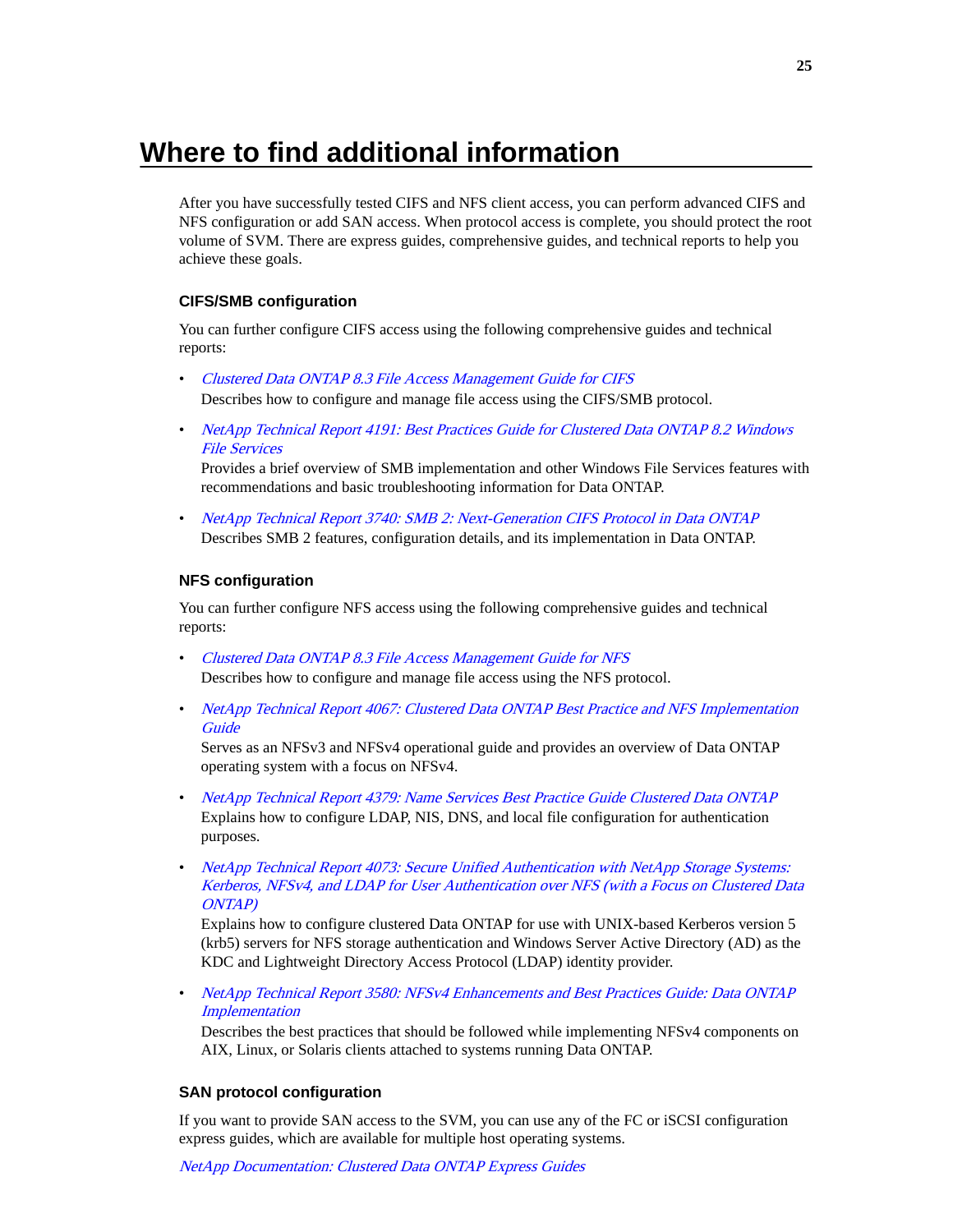### **Root volume protection**

After configuring protocols on the SVM, you should ensure that its root volume is protected by using the following express guide:

• [Clustered Data ONTAP 8.3 SVM Root Volume Protection Express Guide](https://library.netapp.com/ecm/ecm_download_file/ECMP1653502)

Describes how to quickly create load-sharing mirrors on every node of a Data ONTAP 8.3 cluster to protect the SVM root volume, which is a NetApp best practice for NAS-enabled SVMs. Also describes how to quickly recover from volume failures or losses by promoting the SVM root volume from a load-sharing mirror.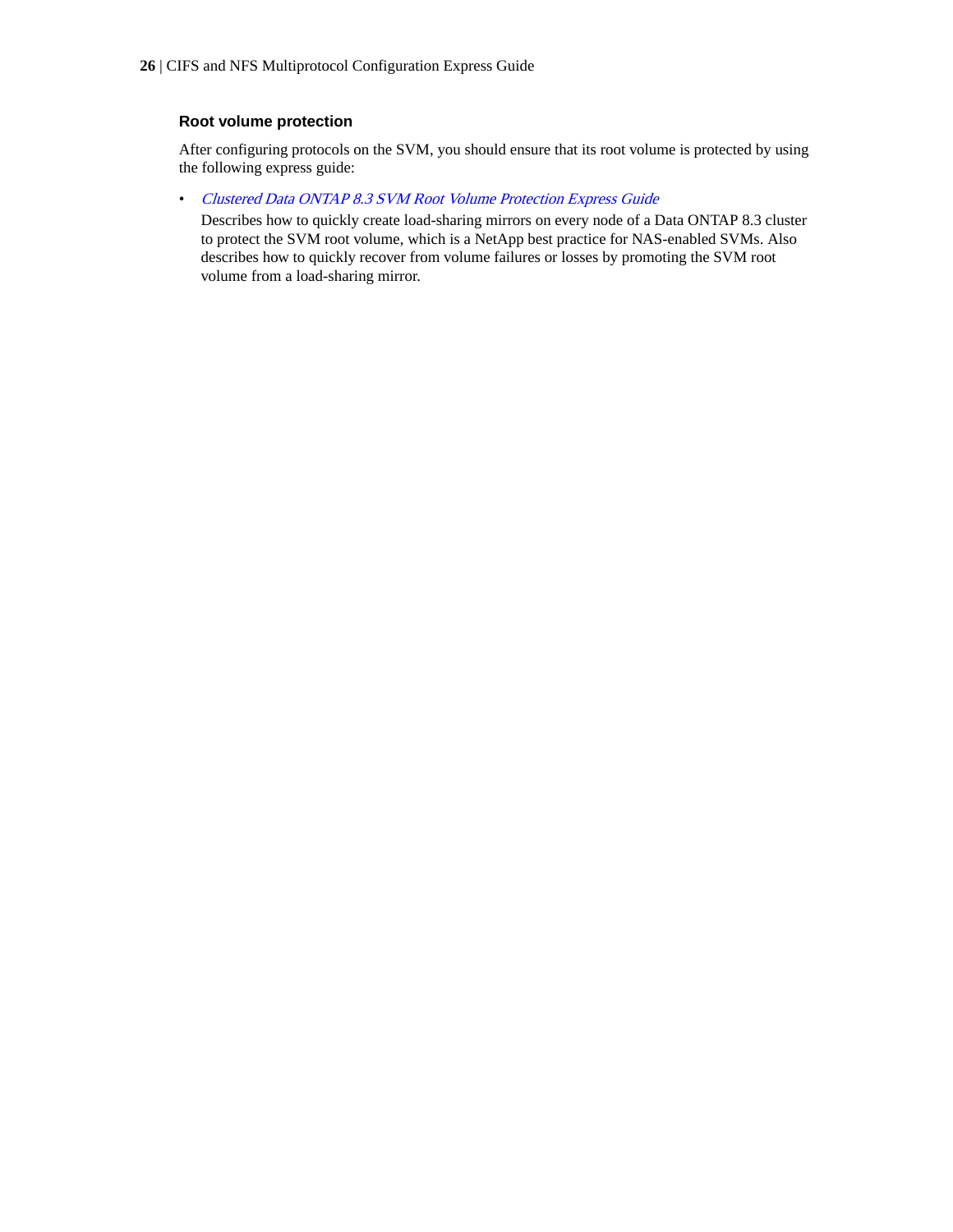# <span id="page-26-0"></span>**Copyright information**

Copyright © 1994–2015 NetApp, Inc. All rights reserved. Printed in the U.S.

No part of this document covered by copyright may be reproduced in any form or by any means graphic, electronic, or mechanical, including photocopying, recording, taping, or storage in an electronic retrieval system—without prior written permission of the copyright owner.

Software derived from copyrighted NetApp material is subject to the following license and disclaimer:

THIS SOFTWARE IS PROVIDED BY NETAPP "AS IS" AND WITHOUT ANY EXPRESS OR IMPLIED WARRANTIES, INCLUDING, BUT NOT LIMITED TO, THE IMPLIED WARRANTIES OF MERCHANTABILITY AND FITNESS FOR A PARTICULAR PURPOSE, WHICH ARE HEREBY DISCLAIMED. IN NO EVENT SHALL NETAPP BE LIABLE FOR ANY DIRECT, INDIRECT, INCIDENTAL, SPECIAL, EXEMPLARY, OR CONSEQUENTIAL DAMAGES (INCLUDING, BUT NOT LIMITED TO, PROCUREMENT OF SUBSTITUTE GOODS OR SERVICES; LOSS OF USE, DATA, OR PROFITS; OR BUSINESS INTERRUPTION) HOWEVER CAUSED AND ON ANY THEORY OF LIABILITY, WHETHER IN CONTRACT, STRICT LIABILITY, OR TORT (INCLUDING NEGLIGENCE OR OTHERWISE) ARISING IN ANY WAY OUT OF THE USE OF THIS SOFTWARE, EVEN IF ADVISED OF THE POSSIBILITY OF SUCH DAMAGE.

NetApp reserves the right to change any products described herein at any time, and without notice. NetApp assumes no responsibility or liability arising from the use of products described herein, except as expressly agreed to in writing by NetApp. The use or purchase of this product does not convey a license under any patent rights, trademark rights, or any other intellectual property rights of NetApp.

The product described in this manual may be protected by one or more U.S. patents, foreign patents, or pending applications.

RESTRICTED RIGHTS LEGEND: Use, duplication, or disclosure by the government is subject to restrictions as set forth in subparagraph  $(c)(1)(ii)$  of the Rights in Technical Data and Computer Software clause at DFARS 252.277-7103 (October 1988) and FAR 52-227-19 (June 1987).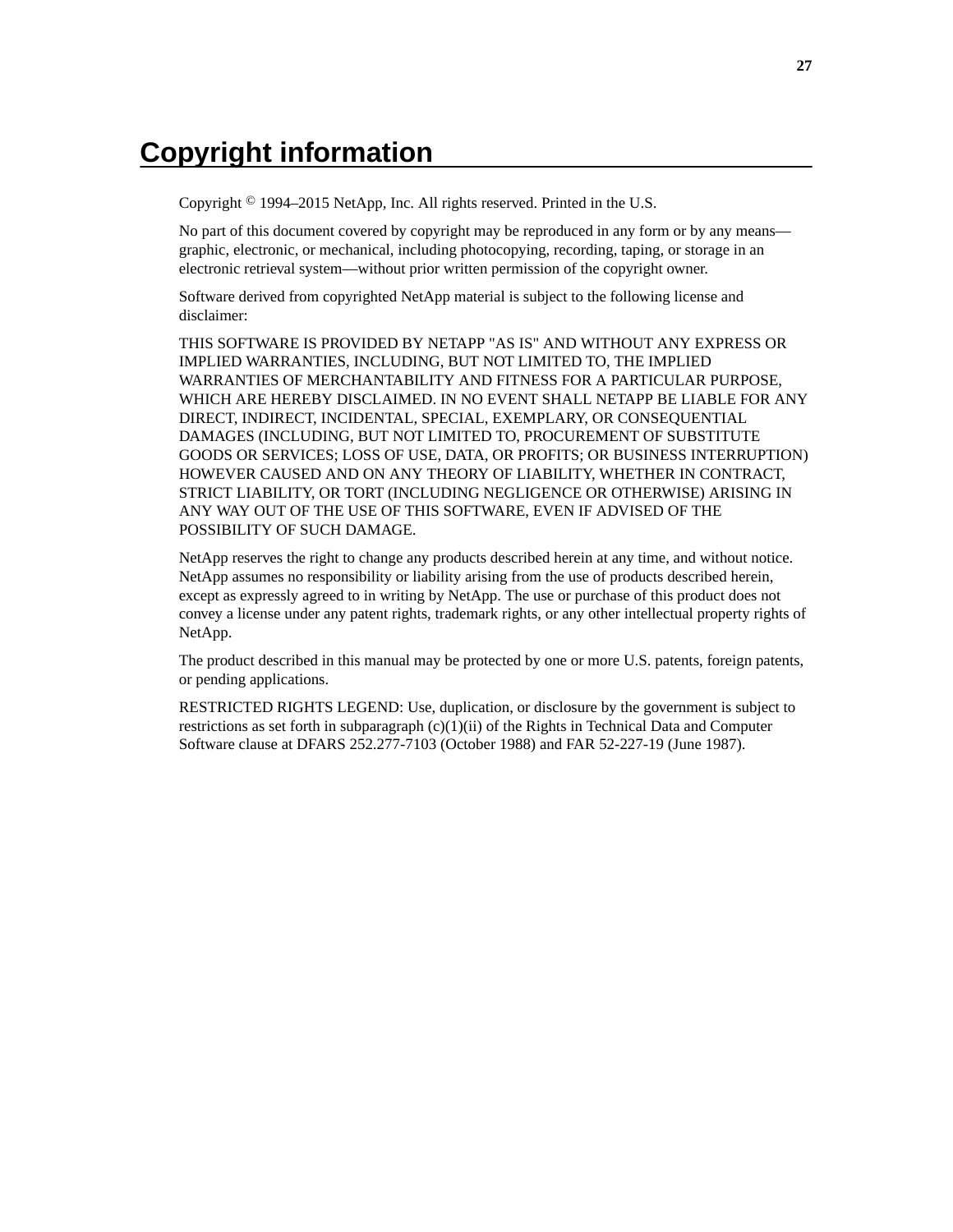# <span id="page-27-0"></span>**Trademark information**

NetApp, the NetApp logo, Go Further, Faster, AltaVault, ASUP, AutoSupport, Campaign Express, Cloud ONTAP, Clustered Data ONTAP, Customer Fitness, Data ONTAP, DataMotion, Fitness, Flash Accel, Flash Cache, Flash Pool, FlashRay, FlexArray, FlexCache, FlexClone, FlexPod, FlexScale, FlexShare, FlexVol, FPolicy, GetSuccessful, LockVault, Manage ONTAP, Mars, MetroCluster, MultiStore, NetApp Insight, OnCommand, ONTAP, ONTAPI, RAID DP, RAID-TEC, SANtricity, SecureShare, Simplicity, Simulate ONTAP, Snap Creator, SnapCenter, SnapCopy, SnapDrive, SnapIntegrator, SnapLock, SnapManager, SnapMirror, SnapMover, SnapProtect, SnapRestore, Snapshot, SnapValidator, SnapVault, StorageGRID, Tech OnTap, Unbound Cloud, and WAFL and other names are trademarks or registered trademarks of NetApp, Inc., in the United States, and/or other countries. All other brands or products are trademarks or registered trademarks of their respective holders and should be treated as such. A current list of NetApp trademarks is available on the web at <http://www.netapp.com/us/legal/netapptmlist.aspx>.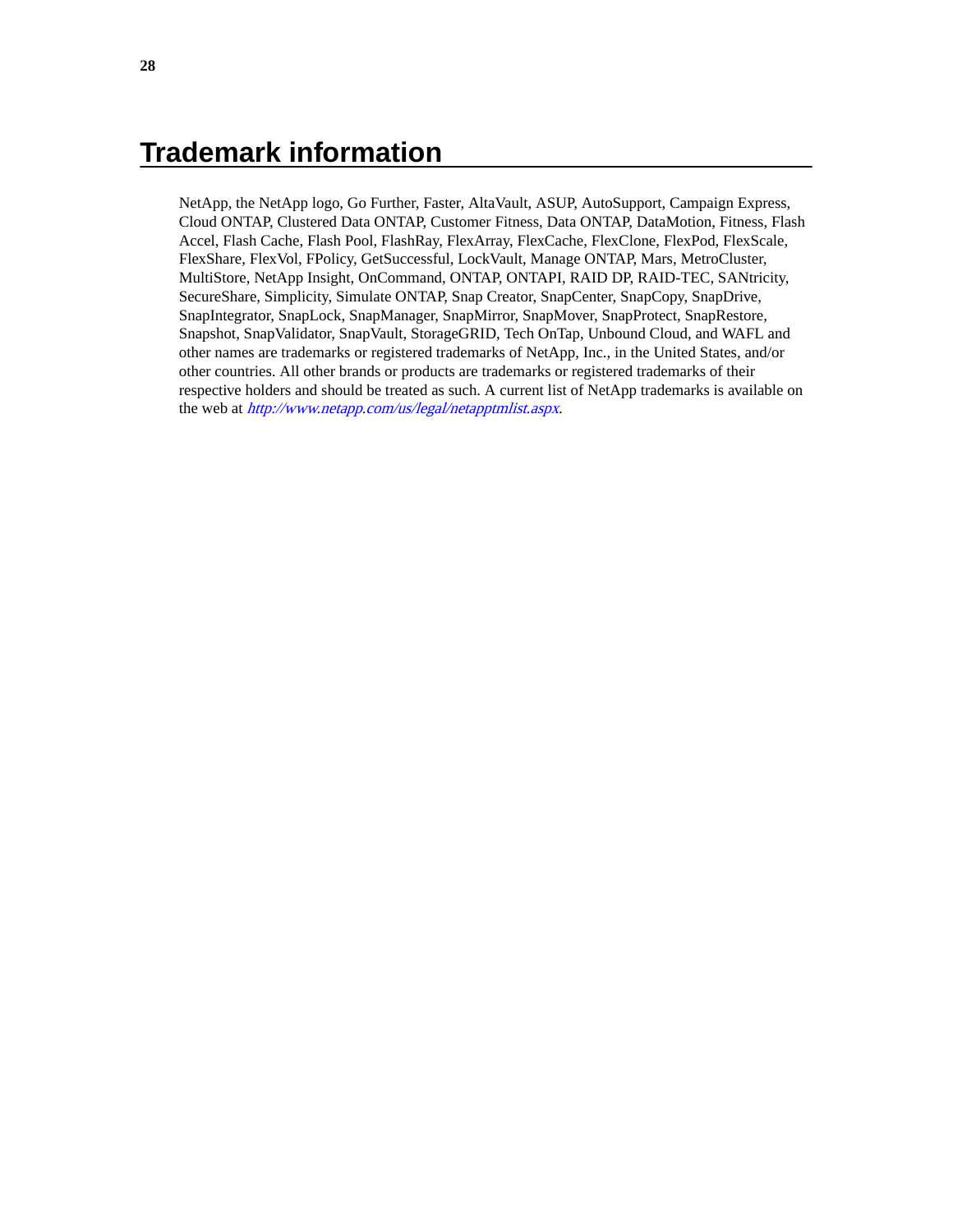# <span id="page-28-0"></span>**How to send comments about documentation and receive update notifications**

You can help us to improve the quality of our documentation by sending us your feedback. You can receive automatic notification when production-level (GA/FCS) documentation is initially released or important changes are made to existing production-level documents.

If you have suggestions for improving this document, send us your comments by email to [doccomments@netapp.com](mailto:doccomments@netapp.com). To help us direct your comments to the correct division, include in the subject line the product name, version, and operating system.

If you want to be notified automatically when production-level documentation is released or important changes are made to existing production-level documents, follow Twitter account @NetAppDoc.

You can also contact us in the following ways:

- NetApp, Inc., 495 East Java Drive, Sunnyvale, CA 94089 U.S.
- Telephone:  $+1$  (408) 822-6000
- Fax:  $+1$  (408) 822-4501
- Support telephone:  $+1$  (888) 463-8277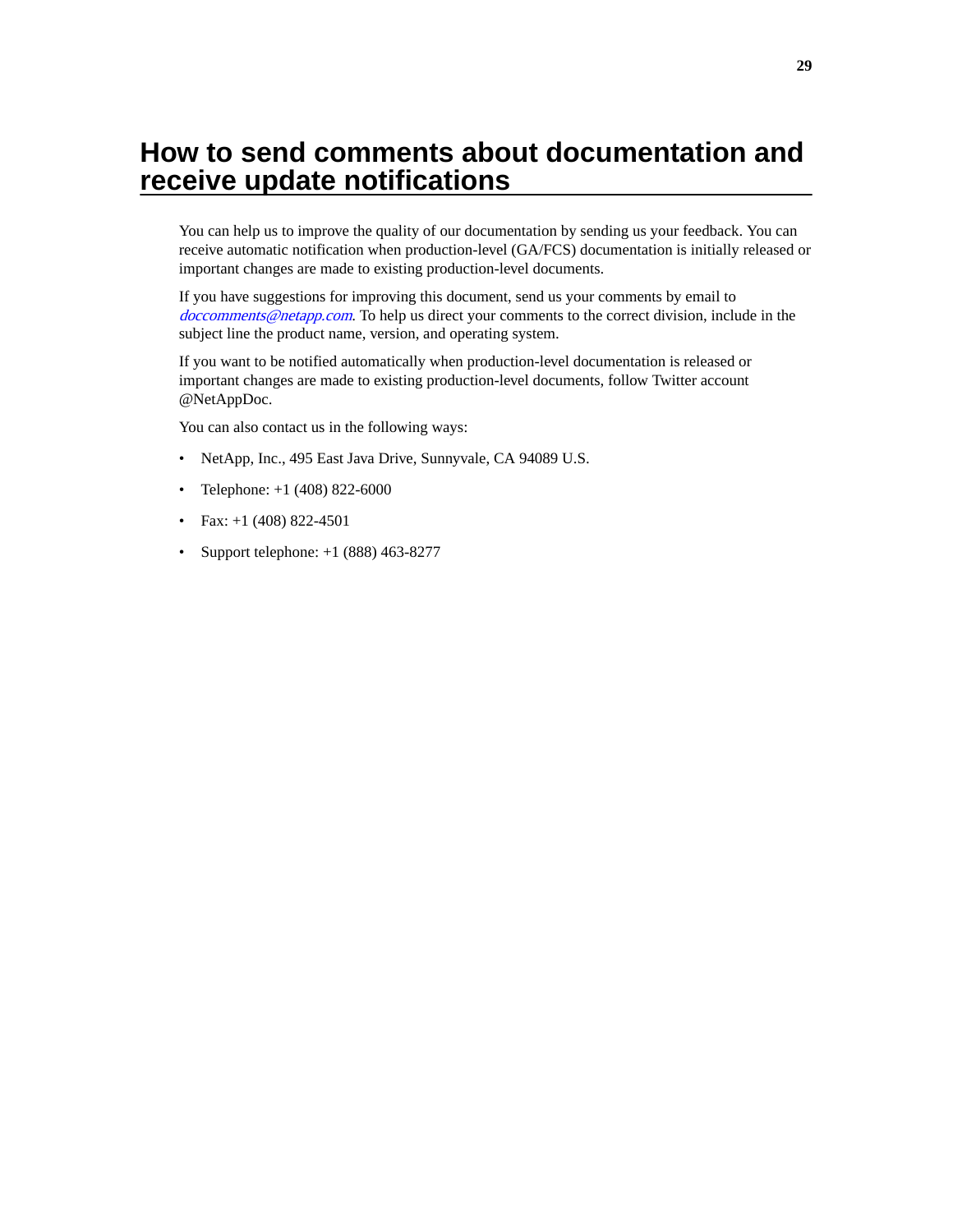# <span id="page-29-0"></span>**Index**

### **A**

about this guide deciding whether to use [4](#page-3-0) access additional documentation [25](#page-24-0) verifying CIFS access by clients [23](#page-22-0) verifying NFS access by administrators [22](#page-21-0) verifying NFS access by clients [23](#page-22-0) See also [permissions](#page-30-0) ACLs See [share ACLs](#page-30-0) aggregates creating [5](#page-4-0) selecting for new data volumes during SVM creation [7](#page-6-0) selecting for new volumes  $18$ selecting for SVM [7](#page-6-0) audience for the guide [4](#page-3-0)

## **C**

**CIFS** additional documentation [25](#page-24-0) mapping user names [16](#page-15-0) requirements for using this guide to set up CIFS and NFS [4](#page-3-0) setup overview [5](#page-4-0) verifying access by administrators [21](#page-20-0) CIFS server mapping on DNS server [13](#page-12-0) CIFS shares See [shares](#page-30-0) clients adding an LDAP configuration [13](#page-12-0) comments how to send feedback about documentation [29](#page-28-0) configuring LDAP [13](#page-12-0) multiprotocol access  $5, 10$  $5, 10$  $5, 10$ creating aggregates [5](#page-4-0) export policies for volumes on existing SVMs [20](#page-19-0) shares on existing SVMs [19](#page-18-0) SVMs [7](#page-6-0) volumes on existing SVMs [18](#page-17-0)

## **D**

data LIFs creating [7](#page-6-0) DNS server mapping CIFS server name [13](#page-12-0) documentation additional information about protocol access [25](#page-24-0) how to receive automatic notification of changes to [29](#page-28-0)

how to send feedback about [29](#page-28-0)

## **E**

export policies creating for volumes on existing SVMs [20](#page-19-0) defining for root volumes  $12$ defining for volumes on existing SVMs [20](#page-19-0) exports setting UNIX file permissions [23](#page-22-0) verifying administrator access to [22](#page-21-0) verifying client access [23](#page-22-0) express guides additional documentation [25](#page-24-0) CIFS/SMB configuration workflow  $5$ ,  $10$ multiprotocol configuration workflow  $5, 10$  $5, 10$  $5, 10$ NFS configuration workflow [5](#page-4-0), [10](#page-9-0) requirements for using this guide [4](#page-3-0)

## **F**

```
feedback
   29
file permissions
   23
   23
files
   controlling access to, using NTFS permissions 23
   controlling access to, using UNIX permissions 23
FlexVol volumes
   See volumes
```
## **I**

information how to send feedback about improving documentation [29](#page-28-0)

## **L**

LDAP configuring [13](#page-12-0) LIFs mapping the data LIF on the DNS server [13](#page-12-0)

## **M**

mapping data LIF on the DNS server [13](#page-12-0) user names on different platforms [16](#page-15-0) multiprotocol access additional documentation [25](#page-24-0) setup overview  $5$ 

## **N**

name mapping